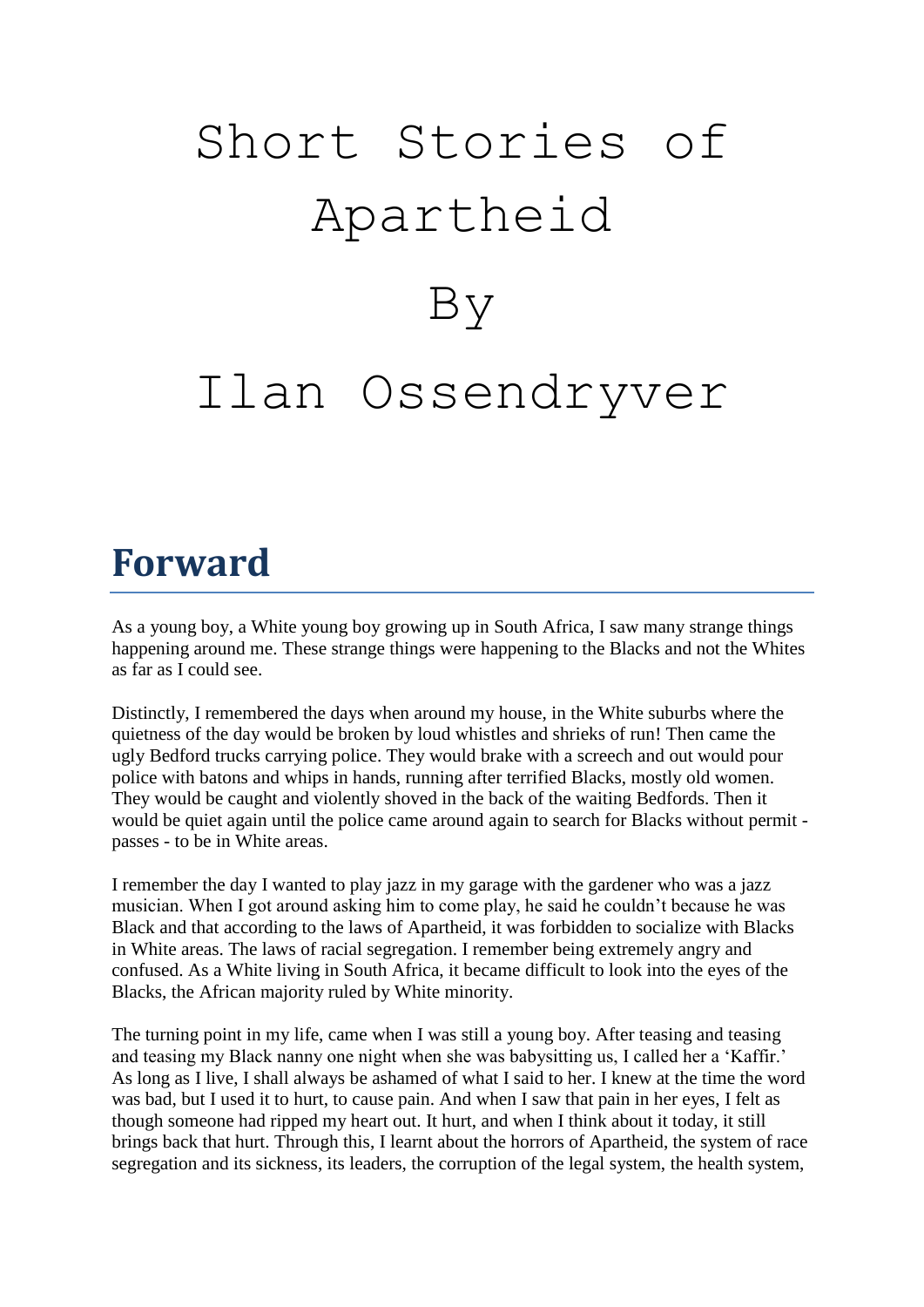the transport system - the whole South African system. The church system probably was the worst of all the false ideology that spurned Apartheid as right and righteous. In the name of G-D these men of the cloth called Apartheid right for the people, using the Bible to promote the system of Apartheid as a G-D instruction. And that G-D had created Blacks unequal.

Only when Apartheid began breaking down and eventually ending did the religious leaders come out to pronounce Apartheid as an evil and anti-Christian practice. They probably came out with this to save their own skins in case of a violent Black uprising against the Whites, which of course never happened. I must point out of course that many religious leaders did not support Apartheid, and were vehemently against it. Many risked their lives.

And so goes with the Truth Commission. Everybody trying to save their own by coming out to be "healed." Mostly to avoid some kind of prosecution.

As a White growing up in South Africa, we lived a privileged life, mostly at the expense of Blacks. They dug the gold, we ate the results. We lived in a lifestyle almost untouchable by many countries around the world. Our standard of living was high, the food the best, houses enormous, swimming pools, tennis courts, garages and the servant quarters. Jobs for the best. Schools for the best. Whereas the Blacks were dealt the worst of everything, excepting the exceptionally lucky.

June 1976. The Soweto riots. They were great. I was at Damelin College, when the riots broke out. When the teachers told us to stay indoors, I went outside to cheer them on. Probably, I too did not want to study Afrikaans.

I remember the Market Theater. It was one of my havens. There I would meet Black and White political activists of all kinds who fought against Apartheid. The theater was excellent. But going there in itself was a play. At night, I"d get into my car, drive through the loneliness and desolate streets of Johannesburg's CBD district, under the M1 bridge until I would arrive at the Market. The feeling at the theater was rather than watching theater, you were being watched. All eyes on you. It was scary and challenging. And when you did sit down to watch a play, you had the feeling that of the 100 people in the audience, 99 of them were security police.

Then I left the country to study in the United States, getting a degree in journalism. I returned to South Africa. My haven in the midst of the racism around me was the Bensusan Photographic Museum, in Parktown, in an old wonderful double story house. The bottom floor with its wooden floors, had the museum, housing old cameras of all formats and photographs. On the top floor was my synagogue, the library housing thousands of books (it seemed like thousands of books). And as it goes, the house was demolished and the museum moved to a new home. I have never been back

I had a job at the Jewish Herald, edited by Morice Dorfman, one of the best editors in the country. There my photography became more important to me. Whilst working there, I was told more or less to keep my mouth shut about speaking out against Apartheid. It could be dangerous. This in conjunction with many feelings I was having, I left South Africa and emigrated to Israel. A year later, in 1985, a state of emergency was declared. How many people were rounded up and arrested, murdered, tortured, disappeared for life. I wonder what would have happened to me had I stayed.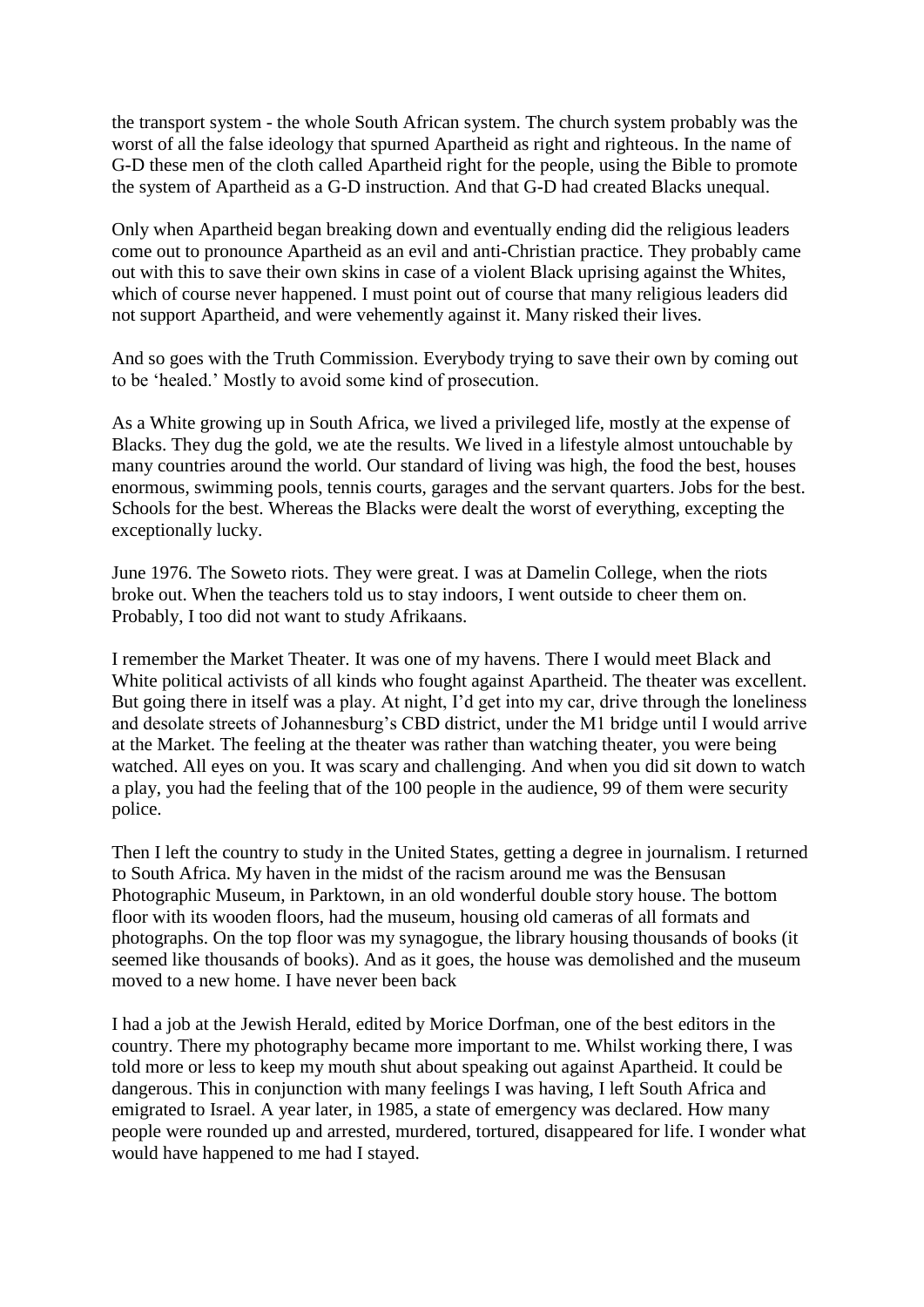Nelson Mandela is free and Apartheid gone. And there is even now a new President of South Africa, after the Mandela era. (An era the world cannot forget. South Africa is a free country with equality for all. A new and wonderful flag flies in the blue sky. But there is a new fight on the horizon that must be taken care of very quickly, like starting yesterday. Crime that is so out of control that is appears unstoppable. The tragic result of Apartheid must be dealt with to ensure the future of South Africa. South Africa is a wonderful country with lots to look forward to.

My work in the next pages deals with an ugly past. Some of the images can still be seen today in various parts of the country.

My only hope is that for the country and its children, and people, that they may live in harmony without suffering. And that they may all live a wonderful life.

*Ilan Ossendryver*

.....................................................................................................

# Closed for Business

**B**efore the villagers rise from their beds to begin their day and long before the hummingbirds have taken flight, darting from bush to bush in search of worms, Joseph is already walking the natural path that eventually leads to the front gate of his bakery.

Darkness still covers the early morning as he makes his way along the uphill winding path that overlooks his tiny village. Somewhere halfway - only he knows where - he"d sit himself down on a large rock that has been worn down over the centuries into the shape of a chair. There he'd take a sip of water, staring at the same time at the horizon to watch the change. In minutes the day would come. The sky would unfold, giving way to a pastel coloured painting, wet brightly as the sun pops up from behind the blackened hills. Joseph would stare in amazement. Then, just as abruptly, he would close his eyes as the sun whisks upwards, allowing its strength to fall on his face.

As though from a thousand flashlights, the streaks of rays would cut through the low-lying clouds, giving Africa its first light. And every time this happened, even when the sky was clear, Joseph always concluded that Africa was arising: the clouds that made misty overtures would be gently pushed out of the valley, letting in the sunlight as the dew sparkled like wealth and dripped off leaves to form dozens of little, silver trickles of streams, gurgling away. Now the mountain showed its true colour, a rich vibrant green, with the deep blue of the Indian Ocean now quite visible on the horizon.

Slapping his thighs in approval, he"d pick up his lunch and continue to the bakery.

At the entrance, Joseph would take one more look at his world, knowing that once inside he would not come out until his quota of bread had been baked. Below him, he could see the dense valleys, walled to the top with trees and other subtropical vegetation, the path he had taken, sandwiched between neat patches of banana trees and squared clumps of sugar cane. From where he stood, tiny puffs of smoke could be seen from freshly lit fires by the women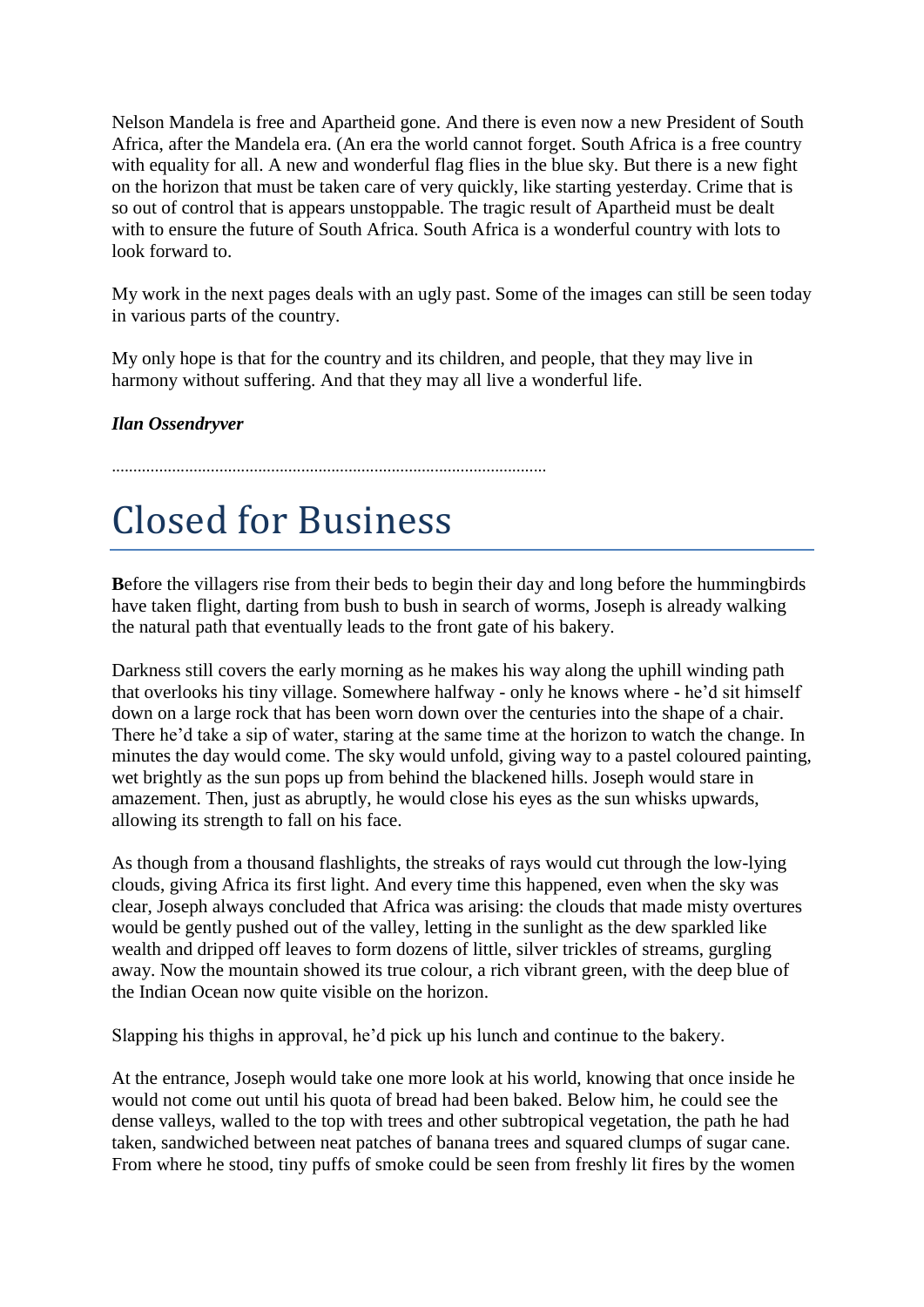of his village far below. The children would be playing freely. Then his eyes would swing upwards towards the distance where lay the "White city"; its buildings and smoke smudging the days' creation.

It was time to work.

Today was Friday. Joseph knew that he would work twice as hard because the hotel in the "White city" ordered double the amount of bread to satisfy the guests that came as far as Johannesburg, 700 miles away. Fifty-five loaves of bread to be exact, to be delivered by noon sharp, at fifteen cents a loaf. The price never changed. Only the quality of the bread improved, though the same recipe was always used; passed down from father to son for many a generation.

Inside the bakery the air felt thick with the rich smell of baking bread that lingered on after Joseph had finished they day"s work. It seemed over the years, if not centuries, that the white walls had managed to suck into its cracks all the sweet smells, sealing them in shut.

Joseph would start by digging out the mielie cobs which he had placed a foot into the ground to dry out. Along with them, he"d grab a huge bunch of sugar cane sticks. Together, this would be his coal for the fire to heat the clay handmade oven. Once the construction was completed and set alight, he"d make his way over to a nearby fresh spring to fetch water.

Seeing the fire well ablaze, he"d break into a broad smile. The construction of the coal meant that the heat would last for hours, enough to make the fifty-five loaves of bread and more than enough to feed the families of his village.

Placed underneath the wooden table, overnight stood a container of water filled with tiny shoots of sugar cane. Joseph would add to this the exact amount of yeast, mixing it together until diluted. The container would then be placed on the window sill for six minutes to allow fermentation. To prevent overheating, the container would be covered with layers of wild banana leaf.

Next, with precision Joseph would scoop eighteen handfuls of flour to which salt would be added and placed into a corner of the table that had been accurately chiseled out to form a bowl-like indent. The eggs came next previously beaten and mixed with olive oil: not too much though because he knew of the overpowering strength of this oil; and then the yeast mixture with its sweet base would be added.

Vigorously, he"d agitate the mixture into the flour, his hands a blur of motion. The dough now would be placed onto the table ready for kneading until smooth and then placed in a sunny part of the bakery. In the hour or so it took to rise, the bakery would undergo a cleansing and preparation for the next round of baking. Once in a while he"d peak to make sure that the dough was fine.

Seldom did he make mistakes.

Time passed quickly now as Joseph fashioned the dough into half-moon shapes. The loaves were soon removed from the oven, well before the noon deadline demanded by the hotel in the "White city."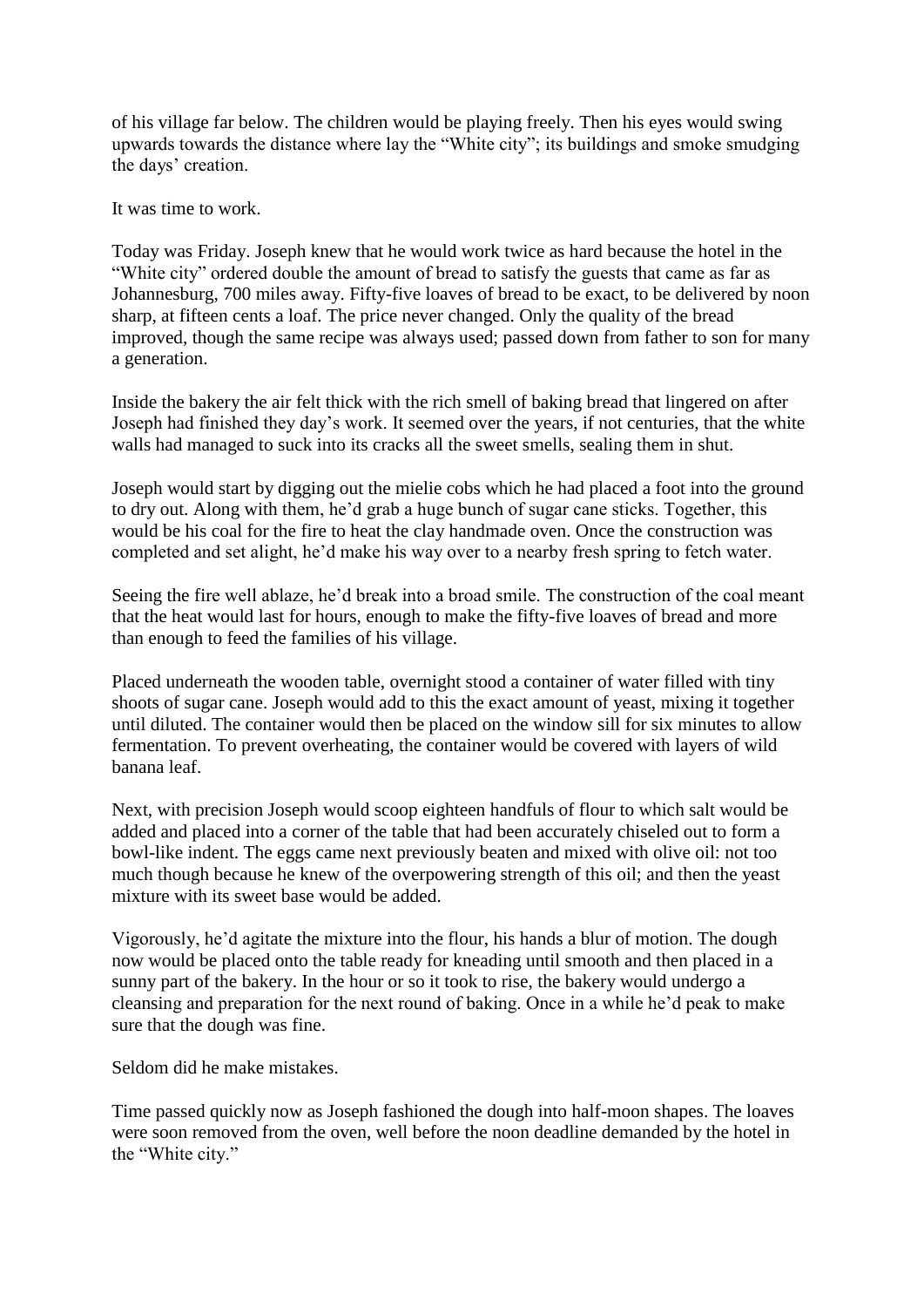Sitting patiently outside the bakery, the children of the village waited. They had come to help Joseph carry the bread six miles to the hotel whose view overlooked the neatly crashing waves that rushed up the clean beach, used by White bathers only

The door opened.

"Ten loaves for you….Three for you….Wait until you are older, then you carry more." The procession would march off, in fine line, in playful spirit, behind their leader Joseph.

They"d pass through the village handing out the excess bread to the waiting women who would scurry off in all directions to feed their families. The procession would continue down the natural path to the main road that led to the city. By midday, they"d gathered at the back entrance of the hotel waiting for the owner to inspect the bread - as if the bread ever needed inspection. But Joseph knew the sales ritual all too well. He had gone through it for many years, like his father and uncles.

> "Joseph, boy!" Pik Vaan, the owner of the Holiday Heights, a two star hotel, blurted out in a stern but friendly tone.

"The bread better be bloody good otherwise I"m not taking it," he said, breaking off a piece and chewing on it. Joseph, his hat held to his breast waited for the answer and payment.

"Ja it's lekker man, tastes good. I don't know how you do it. But Joseph, listen here, listen carefully you hear? I don't want your bread no more. A baker from Bloemfontein moved into town and from now on we are going to buy from him. So look after yourself, Joseph."

The door to the back entrance to the hotel closed, leaving Joseph staring at it blankly, confused, holding his payment tightly in his fist. His eyes glistened softly, but red with hurt, the children chasing one another, waiting for their elder to lead them home again.

All that had become part of tradition suddenly became a closed book, the dismantling of a gentleman"s agreement, He had feared this, that a White baker would come to town, but not this soon. After all, he knew he was Black and the entrance for him was at the back of the hotel; his most important customer whose regular orders of bread helped him buy the the few odds and ends that the members of his village needed so badly.

Joseph ordered the children home, instructing them to say he"d be back late in the night. Joseph walked to the front of the hotel, painted fresh pink with the outside beams and window panes in a strong blue. Up the stairs he climbed onto the verandah that looked into the dining room, where guests were seated at lunch.

He watched in silence as they spoke, some cutting into his bread and stroking each slice with a generous amount of butter, stroking every corner of his bread until evenly overly thick.

He watched as they ate, some with their eyes closed, others reaching for seconds.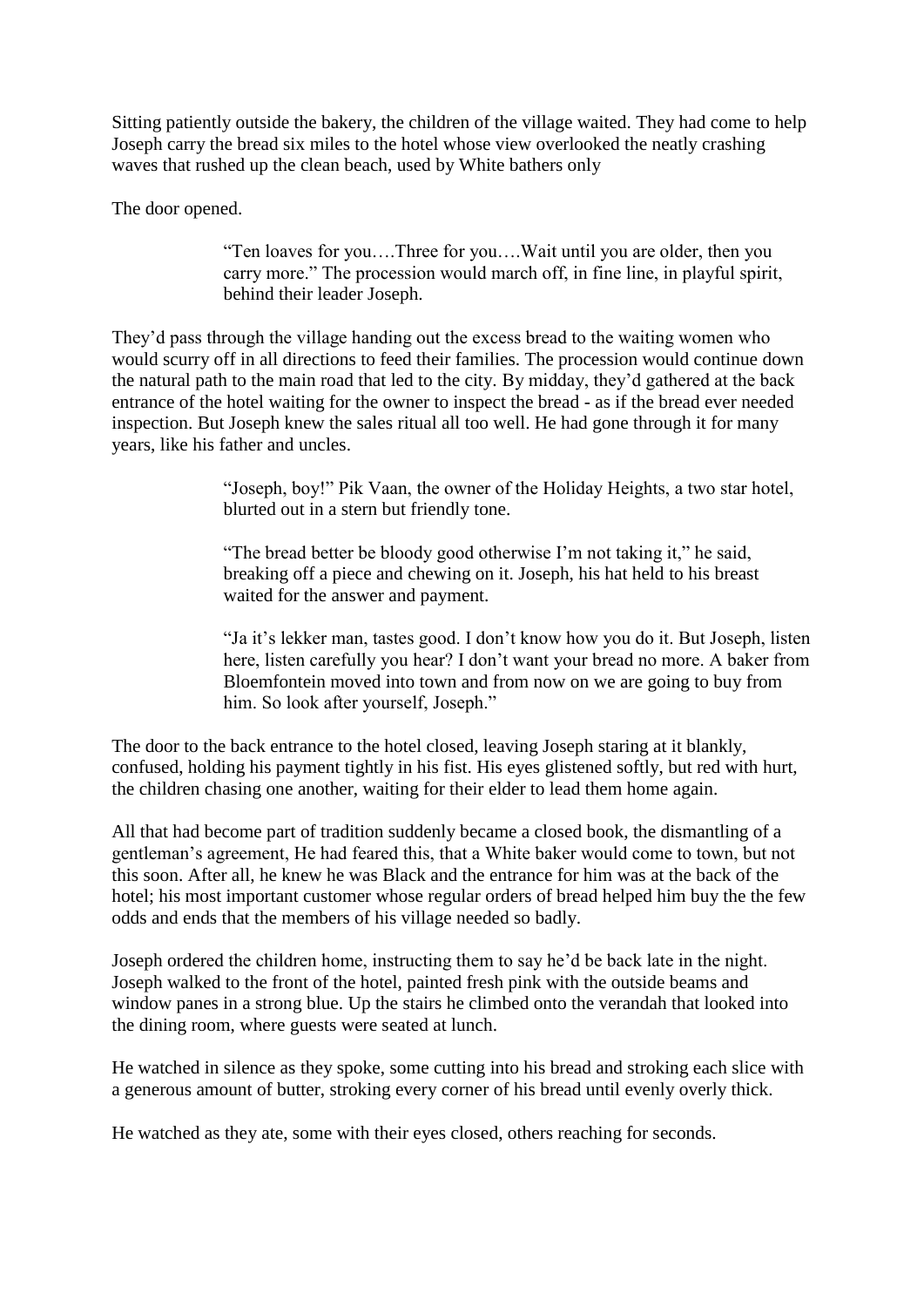At one table at the back of the dining room stood the owner, one hand on the shoulder of a guest. Both were laughing. Then by chance he looked up to where Joseph stood, stared back and then turned away. Joseph turned away. It had been the first time that he had ever seen his bread eaten by someone other than the people of his village.

The town was small with not that may streets and had only one main street. The townsfolk knew Joseph well, greeted him as he went. He stopped outside the new bakery, bright, clean with its shelves stuffed full of freshly baked bread and cake. The owner was chatting away with some of his customers while one son packed the bread, the other working the till.

Joseph stepped inside, into a world of difference, but one he knew so well. What struck him was the aroma that seemed to escape at every opportunity rather than stay in. Everything, the counter, the oven, the glass cabinets, all sterile, reminding him of a hospital he had once visited.

> "What do you want?" The owner asked rudely. Joseph turned, reached out for a loaf of bread and placed it on the counter. Quickly like the automation of the bakery itself, the son working the till thunderously ordered Joseph never to touch the shelves again.

> "Kaffir boy, you want bread, you knock on the door and I"ll think about giving it to you there. Give me thirty cents and get out." Without a packet, he left. Everything outside remained the same. "Howzit Joseph….Hey, how"s the village?"

Across the street from the gleaming bakery, Joseph sat in silence. Tearing a piece from the loaf, he ate and the tears came to his eyes, the first time since his father had died nearly five years back. And he cried, remembering his father"s words to him, "My son, the bakery at the top of the hill is now yours. Teach it to your children so that they may teach their children and so they may sustain the life of our village." With those words, Joseph saw his father die beside him.

For weeks he sat idle, sometimes staring up the hill. There was no need to wake up before the sunrise, to enjoy the glory of watching the African awakening. It had once given him strength but that seemed unimportant to him now. Mostly he could be found lying in his hut, occasionally coming out to help fetch wood for the fire his wife made every morning. The villagers were worried about him.

Joseph was in a deep sleep when a sudden commotion outside his hut woke him.

"Where is Joseph the baker?" boomed a voice, one he immediately recognized as that of the hotel manager in the "White city." I want to speak to him now!" Half asleep Joseph stumbled outside to greet the visitor. This was the first time a White had ever set foot in the village.

"Look Joseph, my guests are complaining about the bread we buy from the new baker in town. They prefer yours. I have decided that I shall only buy from you and I have even told the new baker that I don"t want his bread. Friday, noon, fifty five loaves of bread and don"t be late." The hotel owner smiled as he walked off.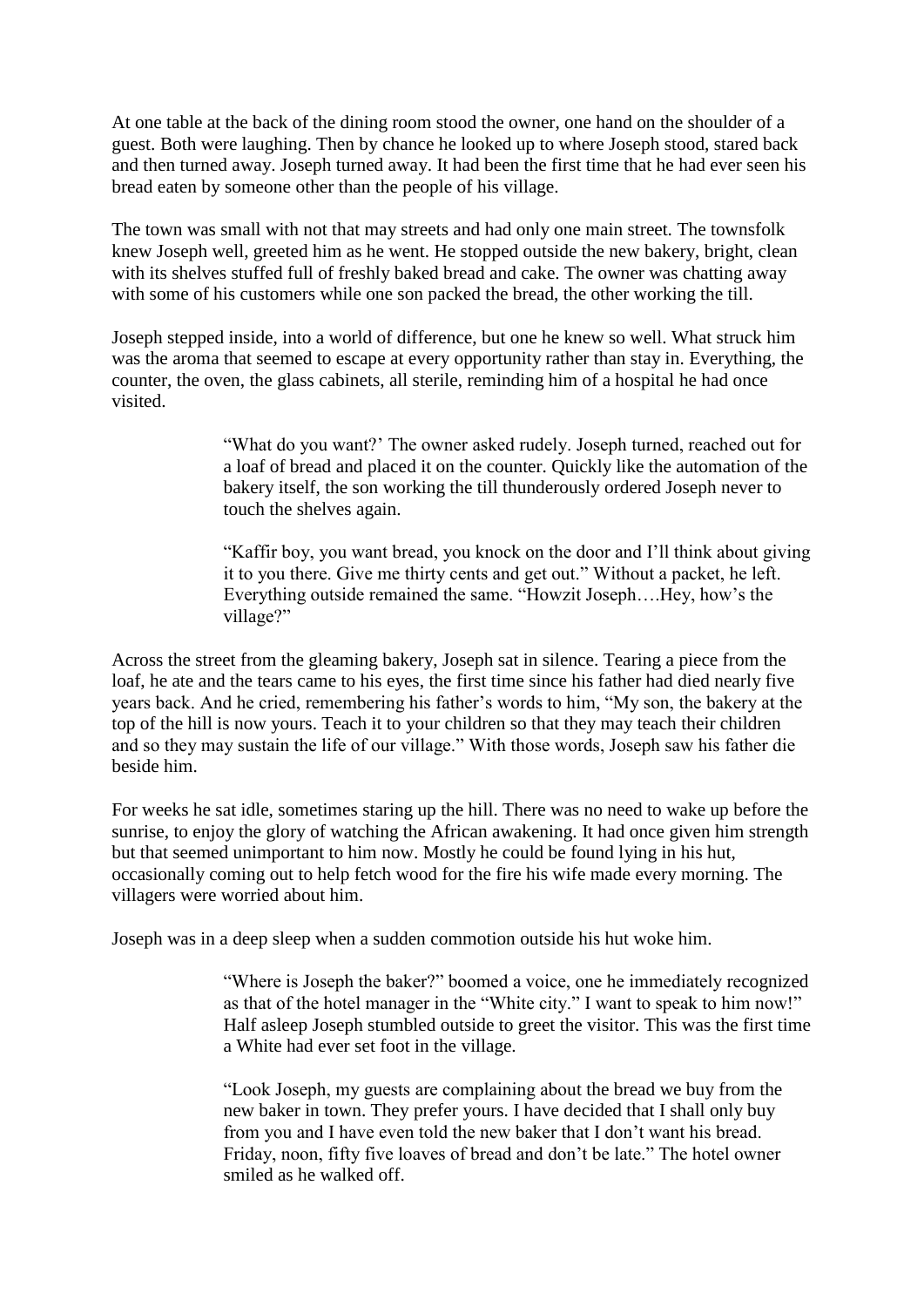There was dance and song in the village. Joseph rubbed his eyes. "Today is Thursday. Friday will be hard work."

That night the sky was clear, the stars bright, the moon full giving depth to the valley , illuminating the ocean faraway. The village was peacefully asleep as the smoke drifted downwards towards the bottom of the valley, passing its way through the village.

Then the screaming began.

"The bakery is on fire….The bakery is on fire….Joseph, come quick!"

Like a leopard about to catch its prey, Joseph shot up that path, passing his rock, cutting his feet, panting out of breath, running towards the gleam of red, his bakery now crumpled, caved in and burning fiercely; dying. The wooden table on which he worked had fallen at an angle, black in colour.

The seal of aroma had escaped from the walls. In its place the stinking smell of burnt bread left in the oven for days, blackened to a powder, now rotting the air. Joseph sat down in front of the gate, while the villagers encircled him. A cloud covered the moon and a light drizzle began to fall as the villager, exhausted, knowing that nothing could be done, turned back and headed for home, leaving Joseph behind.

At noon the next day, the backdoor entrance of the hotel opened. Joseph"s wife stood there.

"Master,Bass, something bad happened. The Gods took bakery away by fire. Joseph has not made bread.

Mr. Pik Vaan the hotel owner, stood silent. In all his years of running the hotel, it was the first time that a delivery had not been made.

> "Come sit inside, Elsie." He ushered her into the hotel lobby where she sat, watching the guests, her head sometimes bowed in embarrassment.

The new bakery was thriving, customers coming and going. Mr. Vaan walked in. "Goeie more Meneer Vaan, I see your hotel needs our bread today," laughed the owner, his sons joining in.

> "Do you know that Joseph from the nearby village had his bakery burn down last night?"

The son working the till laughed even louder. "It was easy to burn that Kaffir's bakery down. You think we want Kaffir competition? No way. Mr. Vaan you know the people this city wants our bread and not the bread made by dirty black hands. " The silence was icy, and some customers began to walkout, followed by the rest, none of whom took their orders.

Mr. Vaan boomed out to the people that happened to pass by, to notify everyone in the town to a meeting urgently at the hotel. Within an hour, the people of the town had gathered most not knowing what for.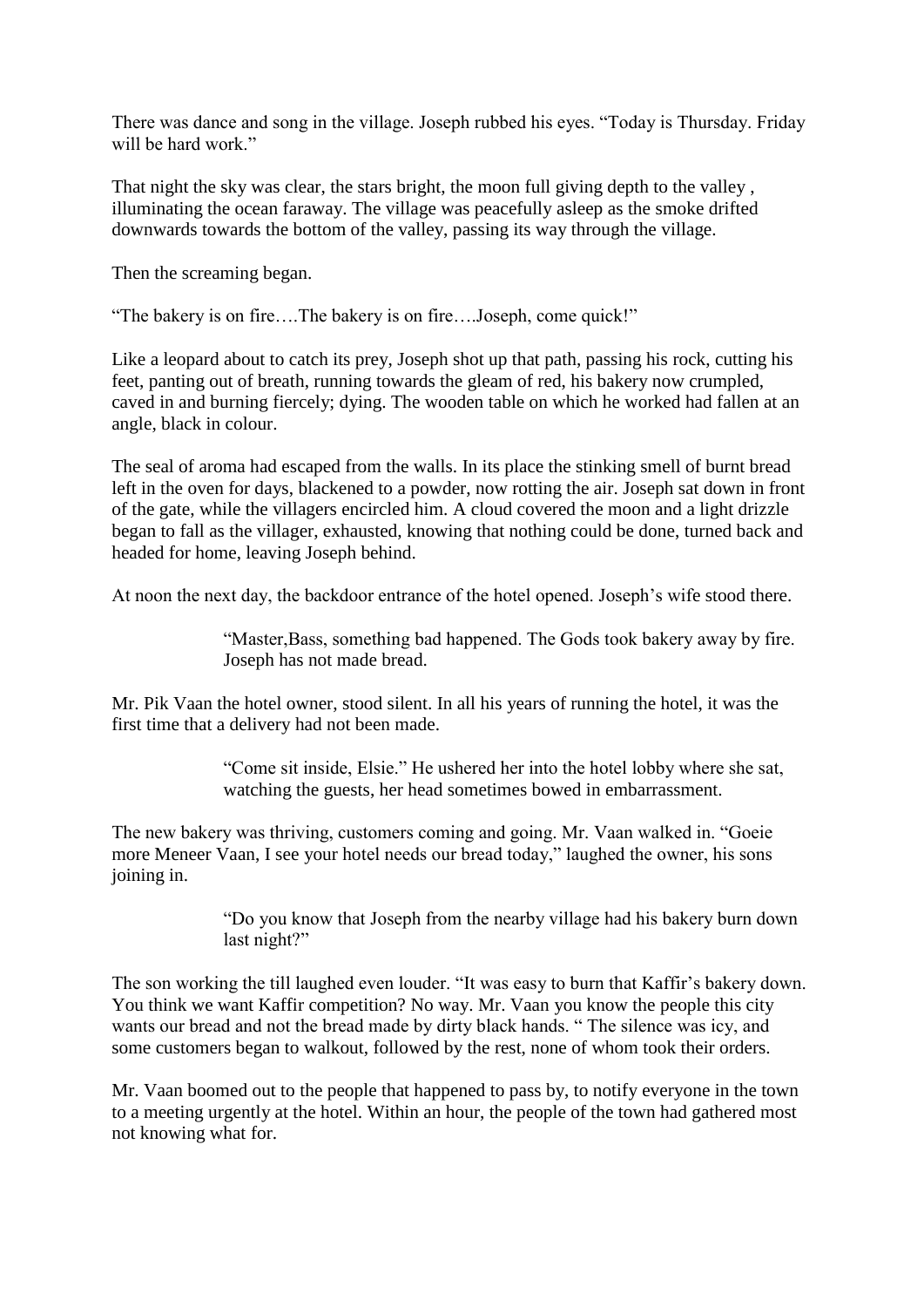"Joseph, the baker from the village p on the hill has supplied this town and my hotel with his bread for many years. Last night, Joseph"s bakery was destroyed by fire, deliberately burnt to the ground by our newcomers, the Botha"s to avoid competition, especially from a Black. My friends, as you all know, the people of the village and our town have always maintained an excellent relationship. We must keep it that way.

The meeting went on for another two hours with many people having something to say.

On top of the hill, by the gate, sat Joseph, cold as he had not moved all night. Behind him a noise grew louder and louder until it was upon him. To his utter amazement, he saw coming up the hill hundreds of Whites, from the town, old and young, men and women, some of the guests whom he had seen eating his bread, carrying buckets, spades, cement and bricks. By nightfall, a new bakery stood.

That Friday at noon, Joseph knocked on the backdoor of the hotel. Mr. Vaan appeared smiling.

> "Joseph, boy, the bread better be good and tasty, you hear. I"m counting on you, you hear?" he said, pinching off a piece from the loaf and placing it into his mouth. "Bloody good. Just as always. How do you do it?"

From now on, payment on your bread will be thirty five cents a loaf. Friday by noon and don"t be late, we have new guests.

Joseph smiled and his followers as always, took to their line. They marched down the street passing the new bakery. On the door it read, "Closed for Business."

Quickly Joseph slipped thirty five cents under the door and continued home.

.....................................................................................................

## Echoing

A ghostly mist rises above the sun-parched ground, burnt dry by lack of rain.

An agreement appears to have been made - no life in this motionless arena called the homeland will be allowed to exist. The soil, once fresh, now cakes of hardened sand, creviced like an old man on his death bed, his once youthful expression, now a hanging portrait, displays lines of age.

Layers of sand loosened by harsh wind float upwards in chaotic whirls, spurred on by the hot air, silhouetting dead trees, broken raggedly-black. The ground in the far distance bears movement - at first thought a mirage - slow and morbid, a symphony of the final gasp of air.

Straggling onwards, they walk, trudging in pain with each footstep to the destined resting place, that final place to bring new life to life. The distance comes closer, the images larger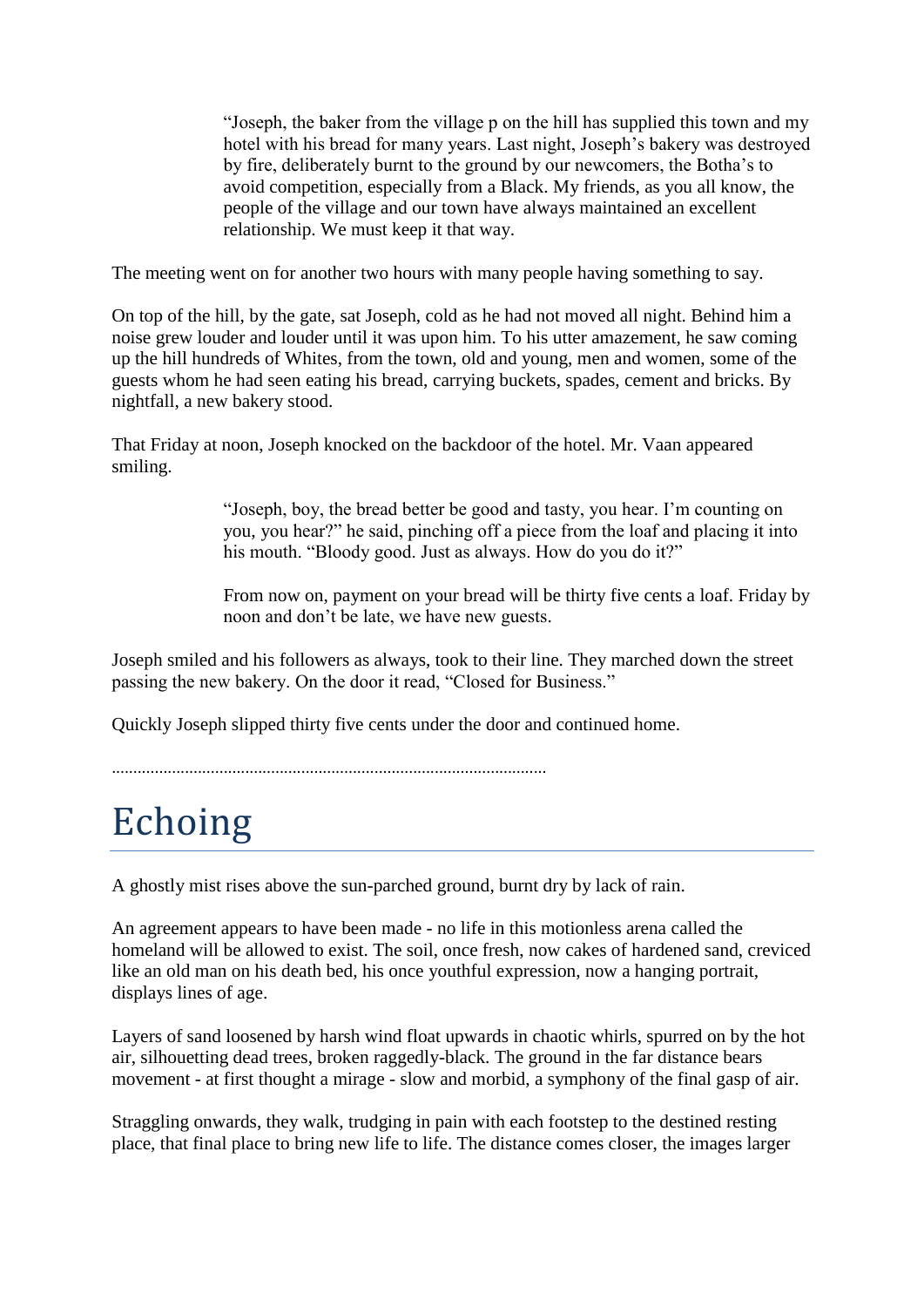than previously thought; and the movements slower. Eyes wander aimlessly, as though time had ceased or had never been invented at all.

Skeleton fingers clutch the beloved. Breasts have nothing to offer but try, painfully, bitterly, in hoping for a miracle.

Everything looks fish-eyed and distorted; the world as seen through cataracts. Whimpers and whines play the air, echoing strongly, but the soul too weak to allow for its continuation. There are thousands bodied the same, the murky colour of the blazing sand that tones their skin, as they drift endlessly to death.

She looks down unable to do anything, quite helpless; nowhere to run but she can"t run. She"s too weak. And so she sits, exhausted, waiting for time to finally come. Yet she continues to believe, she will not give up nor accept the prospect of needless death. Here eyes bear the sign of immense pain, a pain without tears, for there are no tears left to drip.

One a beauty but now grotesque and shrunken, the woman clutches her life in her arms, cradles it as though all were well, holding it tightly, afraid of losing it. But she knows defeat is nearby and stops fighting it. Death. Still, she continues to swat the buzzing flies off her child"s mucous-covered face. In a while she stops, realizing that it is of no use and that they, the flies will become the eventual winners in the morbid battle for survival.

Her strength dried up from the blazing hear, she stares helplessly down, the child"s eyes gazing back, confused by the pain. The child, the only child that she loved and that enrobed her in love, now numbs her days, that moment, that petrified moment. Slowly, with extreme difficulty, determined with courage, she bares her skin, all chapped and broken, as she removes the cloth strung over her body so thin, on the verge of transparency.

Her hand reaches for her breast - flat and shrunken like a popped balloon that had been trampled on by people at a carnival - it now dangles as though there had not been a use for it at all. Her fingers reach out for her child to draw it closer to her breast, softly, as though it knew it would no do its duty. But just giving that child one last chance to live, to smile, to burst, with happy laughter.

The child gazes up, never blinking - only on the touch of a fly - moves his head forward, towards life, hoping for the expected. His mouth pulls harder, sucking harder, twitching. The mother frantically pushing her breast deep into his mouth, pushing and panting for results. It is her only child, both of them fighting for survival, a brand new existence. The ballet of movements slows to a trickle. Her child"s eyes close with tiredness and pain. Too much energy spent.

She, too, closes her eyes, exhausted with the effort - not before the tears drop, the first in a long time. The child's eyes remain shut. She begins to sing the eerie hymn of death in that hot sandy air for her deceased. And is joined by others. Echoing, echoing...

.....................................................................................................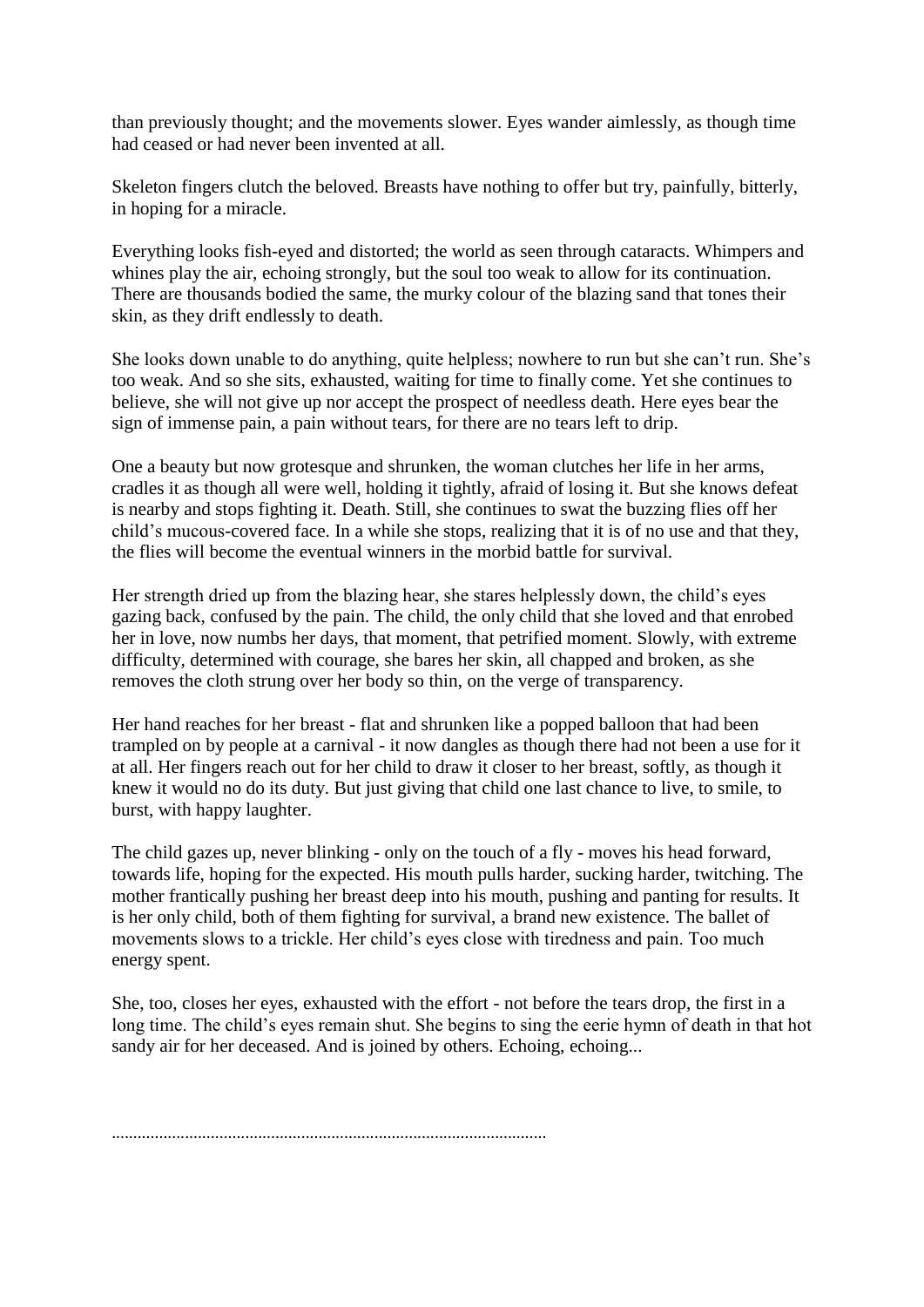# Family Reunion

The Umuzi -- village -- of Lwako, surrounded in the distance by slowly rising hills with a thick running river flowing through it, had always been considered a tiny place.

Of the 150 families that had inhabited Lwako, only 90 remained. Those who had sought other ways of life, traveled far distances, arriving in large city centers, hoping to find work. Some were successful while others who did find success or who did not, felt the same longing for Lwako's serenity, decided to return. There, they had a pleasant way of life, farming the rich soil, their culture intact, and a family bond both strong and unbreakable. Tradition glued the Umuzi together, on their land that they owned for over a century. They valued it with a strong passion for they thanked it for having never failed them. Even during periods of drought, the fields of Lwako yielded and the river somehow always managed to flow. Their farming methods were still primitive, yet their fields sprouted some of the finest crops in the country, bringing handsome wealth to the members of Lwako. Although, new ideas were readily available to increase yields, thus wealth, they slipped by like the annual migration of birds passing through. The villagers weren't against new ideas, only wary of the consequences they would have over the Umuzi's lifestyle, if introduced. Happiness was their prime concern together with their eternal relationship between the land and their family unity.

It was quite early one morning , the time most of the villagers were well on their way to begin the days' work, that a car entered the Umuzi, winding its way to the house of Indala, the Chief of Lwako.

Indala opened the front door of his simple home to welcome the unexpected visitor. He had come from Johannesburg nearly three hours away. Both men nodded without shaking hands. For a few minutes they exchanged conversation and while doing so, the visitor pulled out an official envelope, handing it over to Indala who watched his visitor, a representative of the South African Government return to his car. Indala, the Chief of Lwako, feeling weak, silently stared at the envelope then raised his tired eyes to watch the trail of dust lifted by the car as it vanished into the distance.

Inside the house, mostly decorated by colourful beads and traditional artwork, crafted by his villagers; as well as gifts to Indala, waited his wife to hear the news that the White stranger had brought. She followed him into the kitchen, where he sat by the fireplace. His wife took the envelope and placed it on the shelf next to a family portrait. Indala now in his late seventies knew well about life. He had provided well for his family, took care of the children when they became sick;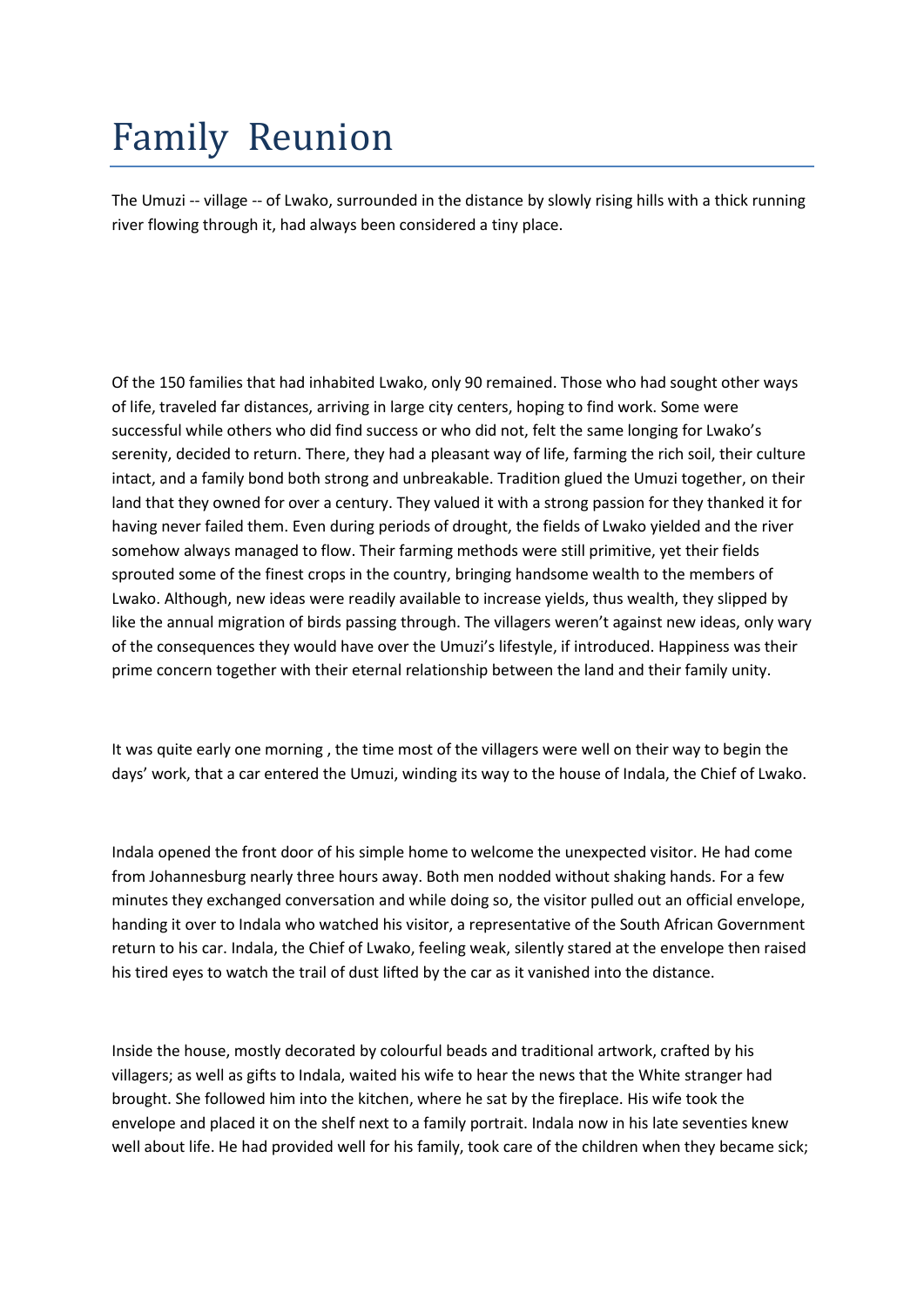and showed much love for his wife, never having during their long marriage, his voice raised against her.

With all life's experiences, and education, Indala had failed in but only one thing; he could not read nor write so the official letter inside the envelope remained unread.

"What's the matter my husband, you look disturbed?" She asked worriedly.

Indala nodded, his wrinkled face fixed on the shelf.

"The White man says that in three days, they are coming to take our Umuzi from us." The Chief stopped, turning to his wife.

"He says that our land belongs to the White people and we must give it up and that the people of our village will be moved to a new place not far from Pretoria."

"Pretoria! But my husband we have never been there. We were born here."

Indala shook his head unknowingly, got up without a word and went to the back of his house where stood a huge Willow tree. This was his private domain, not to be intruded by any outsider, unless invited. So powerful was it for Indala that not even his wife dared to disturb him whilst he sat in contemplation, under its wavy gracious branches.

The sun rose quickly, killing the early morning black shadows cast by a clump of nearby trees that during the afternoon heat served as a welcome retreat. It was under these tall trees that all functions were celebrated, excepting matters that fell under the jurisdiction of tribal law or matters of great concern. These were held under the Willow tree.

Soon after the White man's departure, word spread out, calling all men to a meeting. Such abrupt callings, quite irregular, ensured full attendance. It did note take long for the surrounding vicinity of the Willow tree to be host to many men, talking to one another in short low whispers. Most had gathered that it had something to do with the surprise visit of the White man. Talk ended abruptly, making way for Chief Indala to make his entrance. All eyes concentrated on him as he motioned the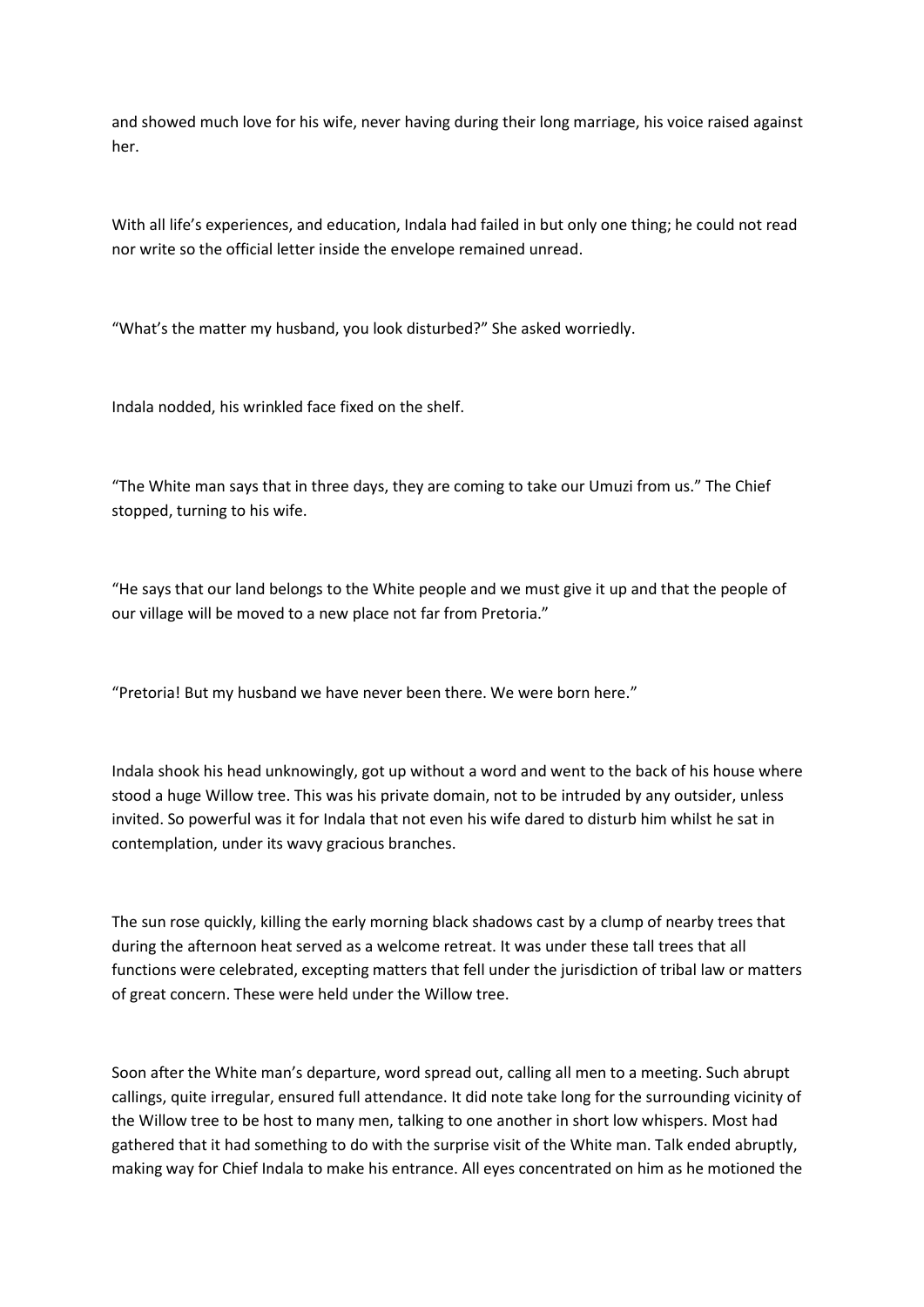meeting in session by waving his knobkerrie back and forth. Slowly raising his head, Indala began to speak, his voice a little shaky, in a tone that tinged with anger and sadness.

"My brothers of Lwako, we are faced with great danger for we are about to lose our Umuzi to the White man."

"This was informed to me this morning by a member of the government. The choice for us is hard but clear in what action we must take to prepare ourselves. If we surrender to the White man, then no harm may come to us or our children. The second choice is to stand fast and fight for Lwako which may result in violence and even death."

The men of the Umuzi remained quiet in thought, absorbing the Chief's words. Nearby the women had gathered just within hearing range of what Indala was saying. Whatever their fate was to be, it was going to be decided by their husbands, brothers and boyfriends.

"So my brothers of Lwako," Continued Indala, "After more than a century of family ties to this Umuzi, we are now faced with forced removal to a place far from here, a place that you and I have never seen. I believe it to be near the big city of Pretoria in a valley that has no river flowing through it and whose land is unfit for planting seeds."

"No river!" queried the men, their voices becoming louder. An Umuzi without a river is a place of doom for they quickly realized that without water nothing could grow and their families would be faced with certain starvation and deep thirst.

The meeting intensified. They saw their position as precarious and whatever action they would eventually undertake it would be limited because they understood the strength of the government. The discussions and arguments wore down to a decision that was clear; they would for all it was worth resist all attempts of removal. On principal they would fight for what belonged to them, against a power whose aims it was, was to secure White domination over all the land and its peoples.

The Chief announced that the next meeting would take place after the White man had returned and that full attendance was required. A path opened the way between the seated villagers, allowing Indala to walk through. Then the villagers rose to carry on their day.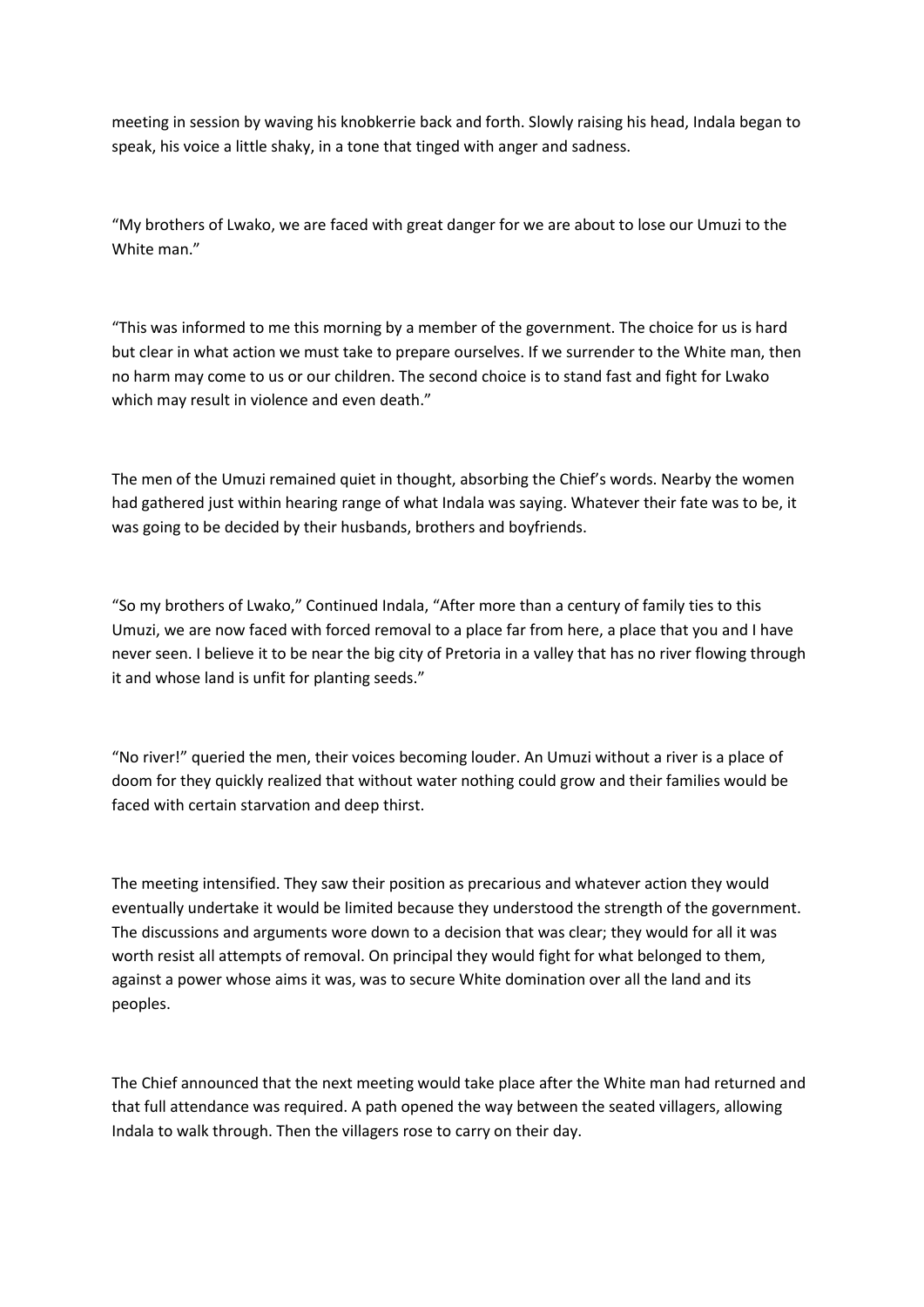It was a sweaty hot afternoon without a comforting breeze. Clouds bulged quickly, developing into soft drizzle. Sparks of lightening cracked the air and the drizzle became vicious, turning the soft sand road that led to Indala's house into a pack of moving mud. On it making its way up slowly sliding every few feet, a car stained brown and dripping came to a slithering halt. The unexpected visitor had reappeared, jumping out and dashing up the few stairs. Out of breath, he banged on the door.

Waiting, he turned and faced the land that opened in front of him, which shone bright green that melted into the purple wet sky. The land he saw was very fine, its wheat fields scatteredly planted. His eyes settled on the river that rushed by strongly from the gushing rain, whose banks were lined of unkept bush and trees where birds of all sorts had settled; where flowers bloomed, radiating vibrant colours.

"Nothing like it." The White official chuckled under his breath.

"Soon it will be ours."

He was about to knock for the second time, but standing there between the open door, stood Indala, watching his visitor for a brief moment. He turned and led the visitor through the house into the kitchen where his wife had been cooking. As they entered, she left, taking their youngest son with her. Their eldest had left home to attend university.

Indala and the White official sat at opposite sides of the table, eyeing each other out in an uneasy silence. The official sensing that Indala was not about to offer a drink, pulled out a pack of cigarettes, offering one to Indala. He shook his head. The official shrugged his shoulders, lit one for himself and took a deep draw, exhaling loudly. He gazed intensely at the Chief, wiped his forehead using his arm and began to notify him that officially within two days, everyone in the Umuzi must be packed ready to leave.

"Trucks will arrive early to take all your belongings. You must be ready, not to waste our time." The government official paused. "If you are not, you will be defying the law and all of you will be arrested and taken to jail."

Indala's consistent silence had been spent preparing for this moment. Slowly, he raised his weary head.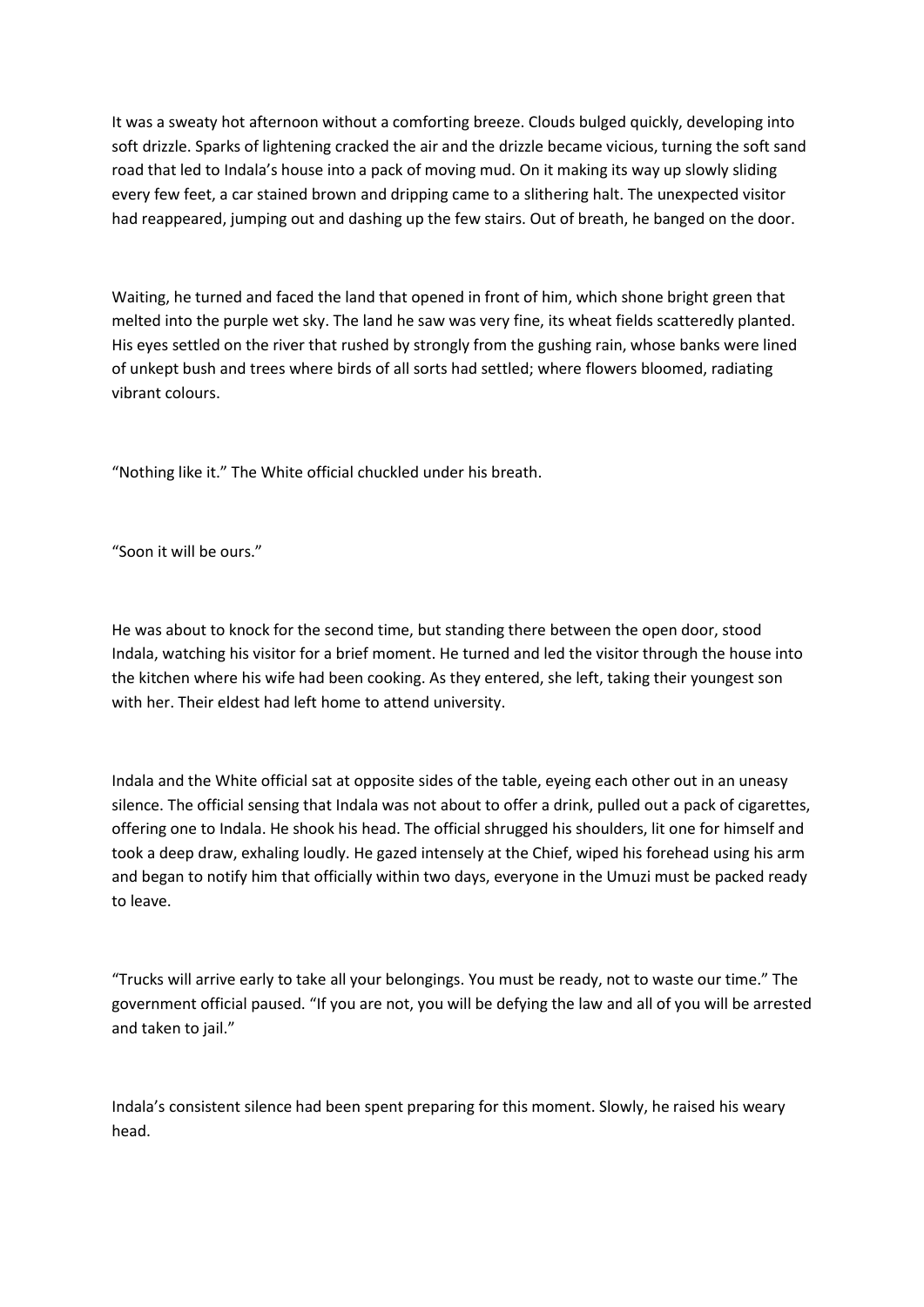"We of this village have decided to stay and fight you. As you can see our village is a simple one. No weapons can be found here. Our only weapons that each of us have, are our hearts. With this, we shall fight you even if it means the end of us in death. This Umuzi, a village to you, has lived in peace for many years. Never have we bothered or antagonized anyone and with all the White farmers in the area, exists between us an excellent relationship."

Indala paused, clearing his throat.

"For this, you want us to give up our land? Our homes? Our birthrights? You want us to move to a place we do not know? I say no!" Indala's fist smacking the table in defiance.

"We shall fight you in the very way we teach our children. Dignity. His is our weapon from our soul within our hearts."

Indala stood up walked over to the window, staring at the Willow tree. The slight wind rustled the branches.

"If you and your villagers do not leave peacefully, then there will be sorrow."

"That will be on your government's conscience, nor on ours. Your government has forced us into a situation that for the first time we may resort to violence, if need be."

Indala stopped, rubbed his eyes and twisted his head in the direction of the official who had not budged from his seat.

"We shall defy you even if it means that our blood must run all over our land."

Indala opened the kitchen door that led to the back of his house. For as long as he could remember, never before had a guest entered through the front and left out the back. As he out the White man stopped and turned to the chief.

"In two days be ready."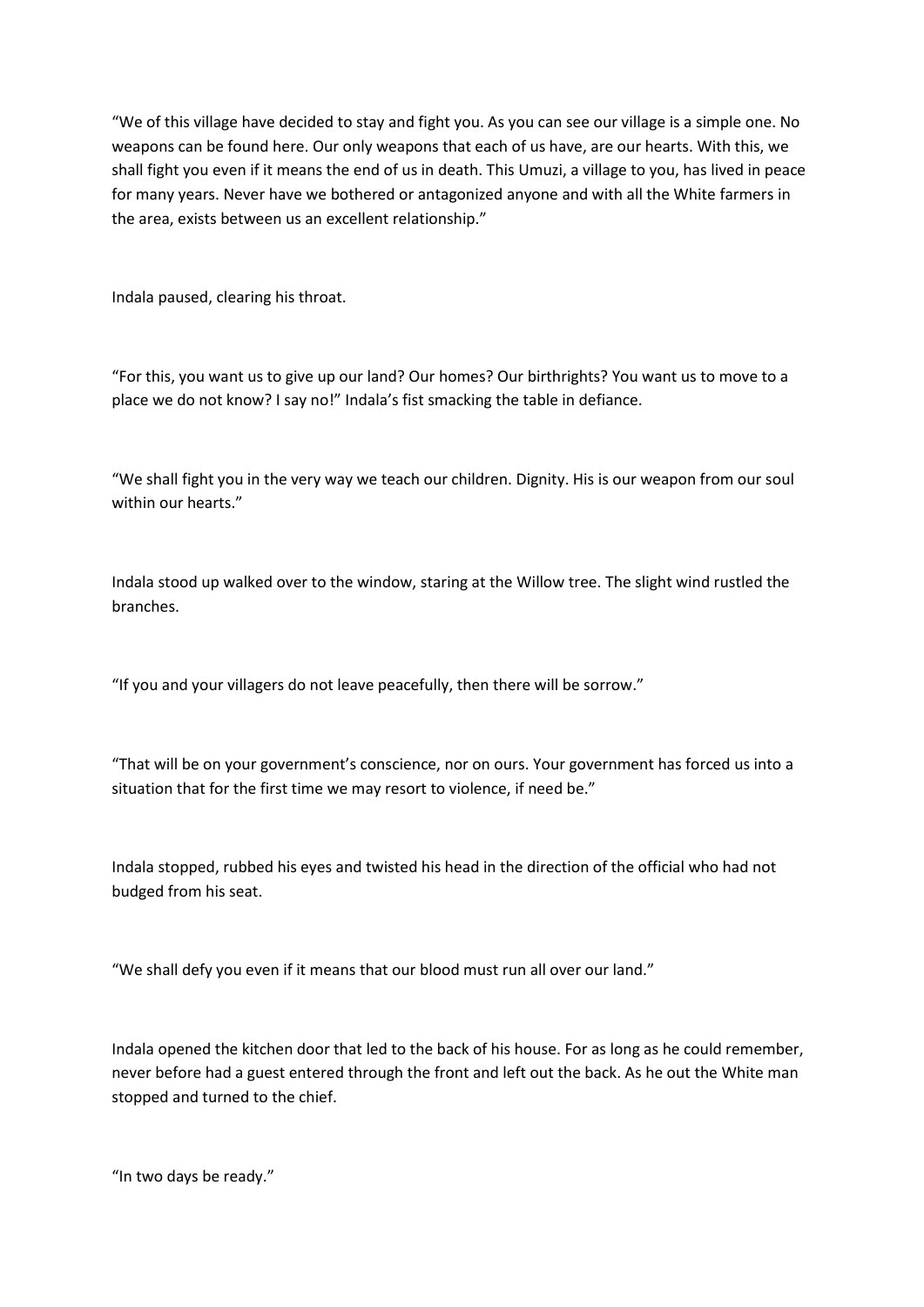Outside, Lwako had the aroma of being clean and new. The rain had stopped. Switching from harsh streaks of lightening, hovered a twin rainbow wide and vibrant. Birds lifted off flying in zig zag patterns, whistling their tunes, backed up by the splattering sounds of water dripping from roofs and trees. The dense clouds began to break up, revealing a brilliant sun that began its work drying up the earth.

Outside, the people had gathered.

Indala, the Chief of Lwako spoke to his listeners. For so many years they had put their trust in him. Even at this moment of crisis, they would continue to respect his decisions, whatever the cost.

"Tonight," Paused Indala, looking at his people, "When the moon is high up and the stars full, each family shall gather up their most valuable possessions. These must be placed into a thick plastic bag, strong enough to keep water out. Only those things of value must be placed inside, nothing else. Furniture, pots, and pans, and other large things must remain inside you houses. With our horses and donkeys, we shall carry our valuables down to the river where it curves, the spot where our women do our washing. It is there we shall bury them for safe-keeping. Go now my brothers. Go now and inform you families to start packing. Remember only small important things."

Silence fell hard on Lwako that night as though a sudden vow of silence had been thrust upon each villager. Packing began earnestly. Indala held a portrait of his family posed in front of their house.

"We look so proud and happy." He thought to himself, placing it in the last of his plastic bags, securing it tightly shut.

The night crept in. It was pleasantly cool. High up now, the moon, almost full and the stars flickering gently as though touched by a whiff of cold air, groups of people began streaming towards the river, carrying their plastic bags over their shoulders. The strongest men of the Umuzi had prepared holes to bury the bags. The carrying, the walking, the digging went on deep into the night. By the first glimpses of sunrise, the villagers began returning home, exhausted and hungry. At least their possessions would be safe.

During the remainder of the day, only the sprinklers, feeding the crops worked hard. The out-of-date tractor remained idle and as if a curfew had been slapped on Lwako, the villagers remained indoors.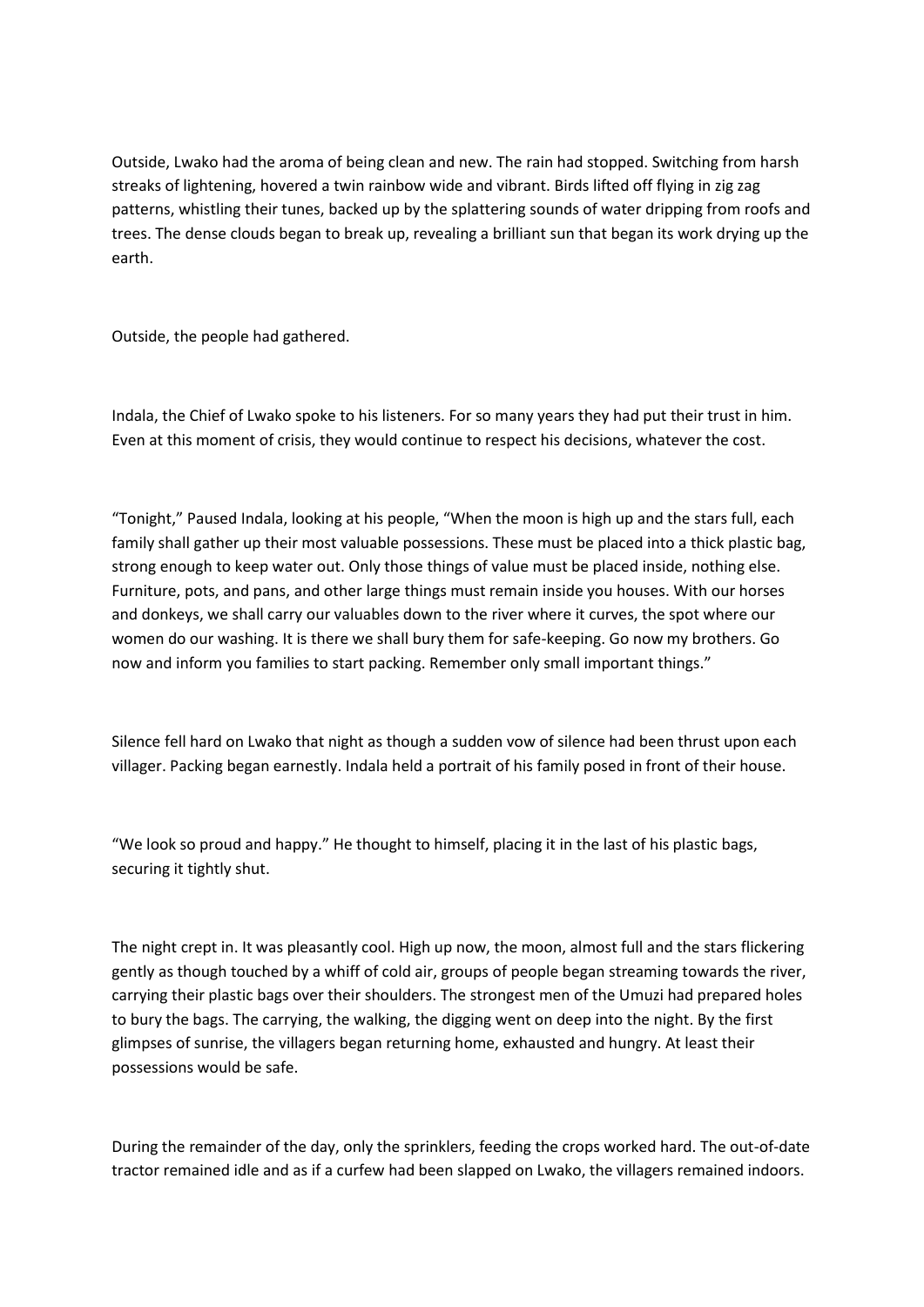Indala occasionally went out to sit under the shade of his Willow tree. There he would meditate, take short naps and then rejoin his family inside.

As the sun sank slowly bringing in the night, restlessness and apprehension overcame Lwako. Children, puzzled by their parents' sudden change of personality, cried. Husbands and wives held one another in comfort. They touched their children, fed them and sang them to sleep. Sleep came uneasy, but so exhausted were the minds from the fear of the unknowing that when it eventually took over, it was heavy.

The ground was dewy soft. One or two lonely patches of cloud drifted by swiftly. Chickens in the backyards began their crowing whilst running in circles and figure eight's. In the kraals, cows began to walk about with goats jumping and skipping in between them. Dogs began to bark loudly, then growl menacingly, then bark loudly again.

Indala opened his eyes.

"They are also different today." He told himself, turning over to face his wife, placing one hand on her soft breast.

Not far from the Umuzi, a rumbling noisy convoy was inching its way towards the village.

The noise became deafening, sending villagers out of their beds to peer out their window, where before them stood a dozen or so vehicles filled with army and police riot unit squads. Out of Ratel APCs' pointing in all directions, policemen took aim. Some carried shotguns loaded with salt-filled cartridges. Others had in their magazines, live rounds, while others had teargas and rubber bullets. Every policeman had attached to his belt, a long plastic whip. Second in line to the riot units, stood a row of bulldozers, their engines running. Behind them were Bedford trucks and vans ready to carry the belongings and people away.

Groups of four policemen began scattering in all directions taking up positions in front of the houses. A Colonel heading the operation climbed out of his car.

"People of this village, you have exactly five minutes to gather your things and come outside." He ordered, his voice showing a deep Afrikaner accent, as he spoke using a loudspeaker.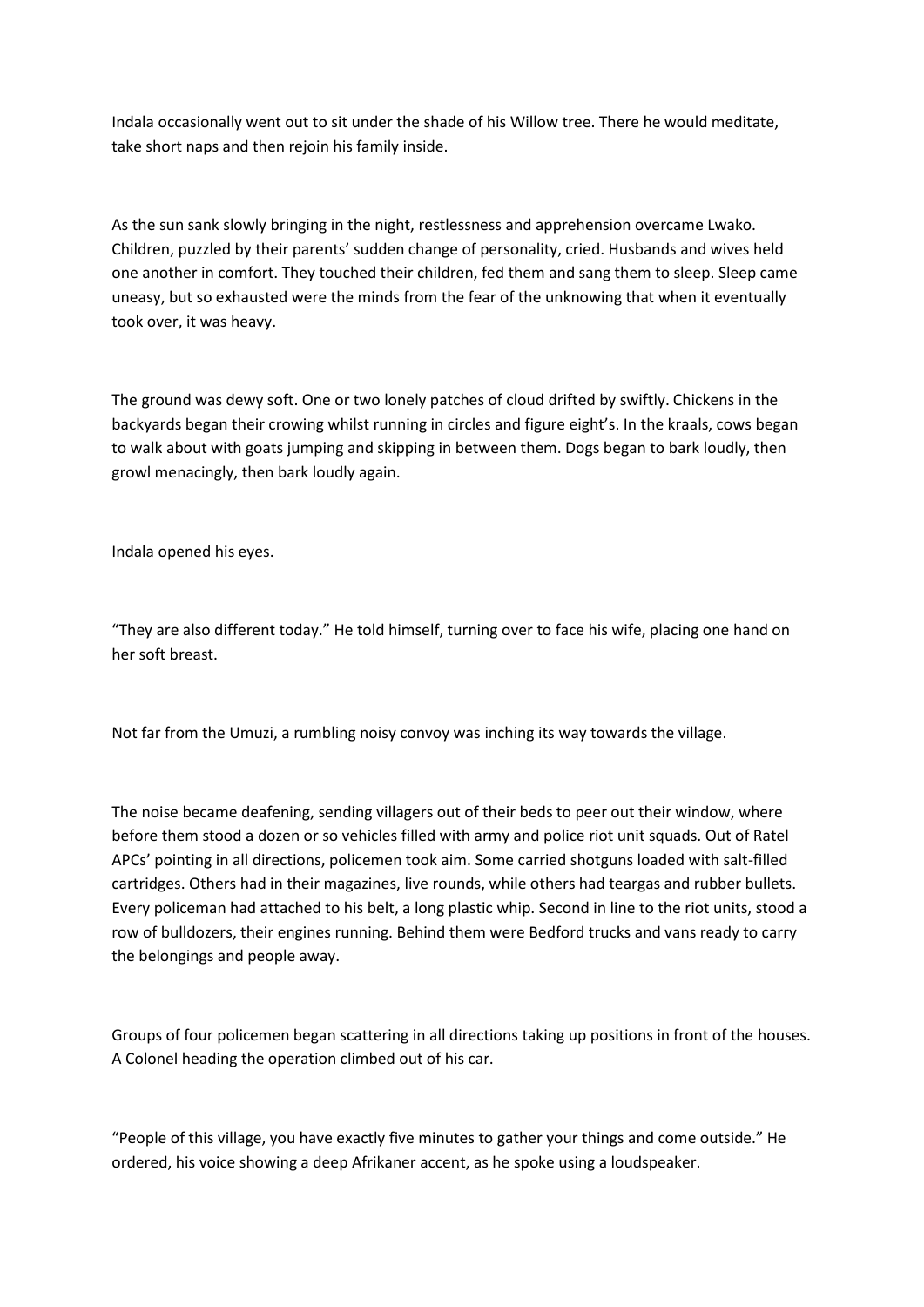"If you come out now, no harm will come to you. But if you don't, then we will take you out by force."

The playoff was stifling as policemen with fingers tightly wrapped around the triggers stood by waiting for orders to go in. Inside the houses, nobody moved, but for the house of Indala, where a minute to go before the deadline, he came out. The Colonel watched his approach carefully as he made his way over to him. Indala the Chief stopped, looked at the Colonel with hate beaming from his eyes, then announced.

"If you want us, then you must take us out of our houses by force. Otherwise we shall not move from this land."

Indala began walking back to join his wife and son.

"Stop!"

Indala walked.

"Stop!" if you don't I'll shoot!"

Indala walked.

A shot rang out, whizzing passed just above Indala's head that crashed into the wall of his house.

Indala walked.

"If you don't stop right now, the next one will be for real," The Colonel shouted out threateningly.

Indala taking no notice continue to walk.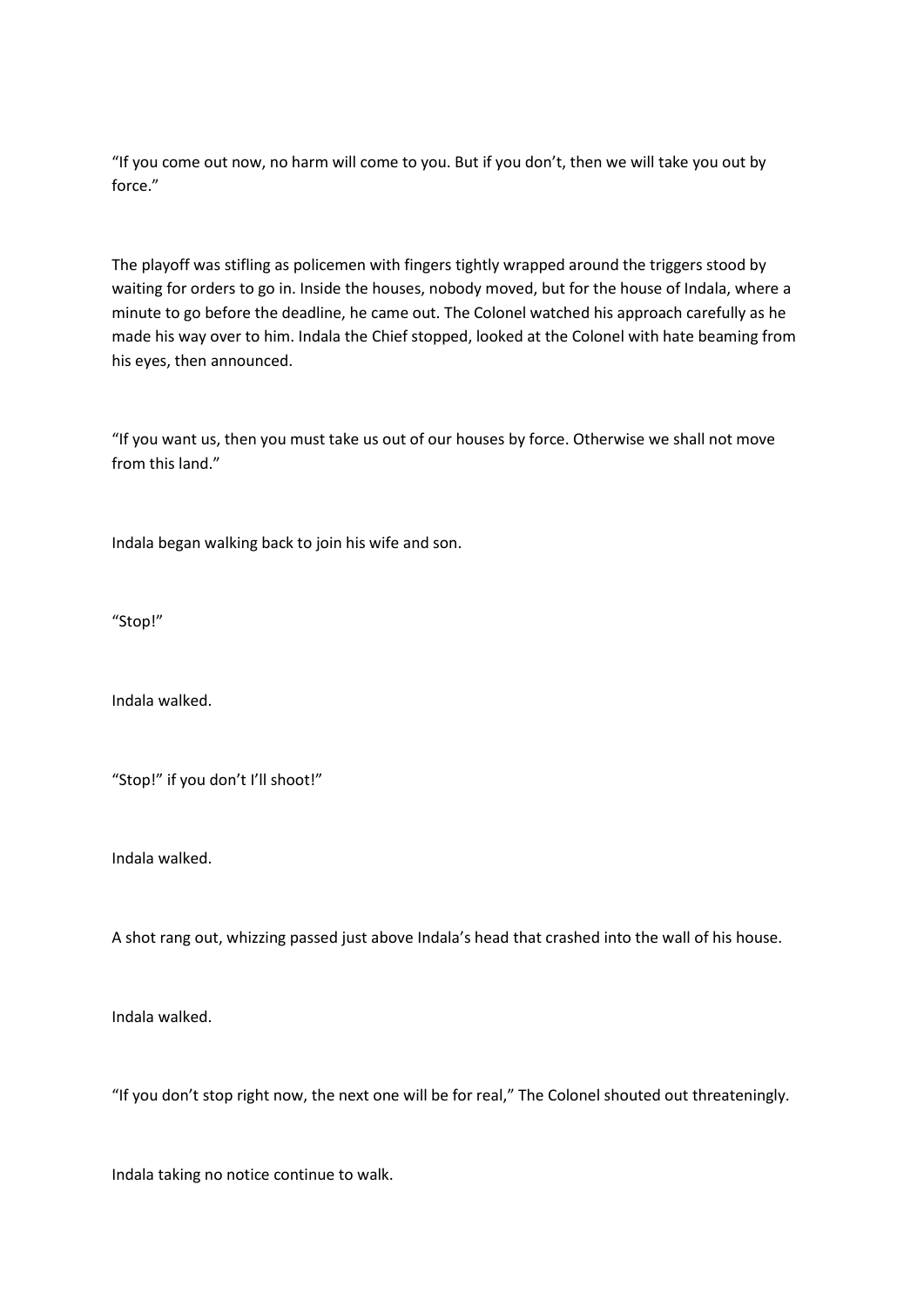The second bullet was fired, hitting Indala in the left leg, causing him to cry out and slump to the ground. Slowly, picking himself up, he stumbled as if drunk towards his front door. His old legs could not keep him up for long and eventually made it to his door There his wife pulled him in and slammed it shut.

The Colonel surveyed the area, looked at his watch, then with a chilling cry, ordered the police to attack. Frenzy broke out as policemen surged forward, firing teargas through windows and indiscriminately firing off live rounds. Some of the villagers, panic stricken, came out running blindly. A few managed to escape into the nearby tall bush while others were beaten or shot.

On one side of a house a group of villagers stood ready waiting. As the policemen reached the front door, they dashed out with speed, hurtling rocks, some of them hitting policemen in the heads. Before they realized what had happened, the villagers disappeared behind the house to re-organize.

A unit of about six policemen sitting and waiting were called to help and once again they approached the house. This time the attack came from above, as boiling water and bricks came falling down from the rooftop, causing some to scream out in agony as they retreated. A third attempt was made. With a helicopter carrying army sharpshooters, firing with precision, and with the help of the forces on the ground, , slowly each house fell victim to the strength of the government forces. After what seemed many hours, the villagers realized that all was lost. Dogs were brought in, snapping viciously at the villagers, bleeding and limbering towards the waiting trucks, their hands behind their backs handcuffed painfully tight.

The Colonel running out of patience and angry over the performance of his squad, ordered the bulldozers in to destroy the houses, regardless of some of the people that had chosen to remain behind. Their engines revved energy and they began to roll forward, clearing everything in their paths. As walls began to cave in, hysterical screams began to emerge from amongst the rubble. One by one the houses were flattened, leaving traces of dust floating in the air.

Indala's wife had carried him to safety as he watched, his eyes soaked with tears, the bulldozers clawing away at his only home he ever had. His wife held him tightly, knowing that her husband, tough but a gentle man had been destroyed.

As the end of the day approached, the peaceful Umuzi of Lwako no long existed, reduced to nothing.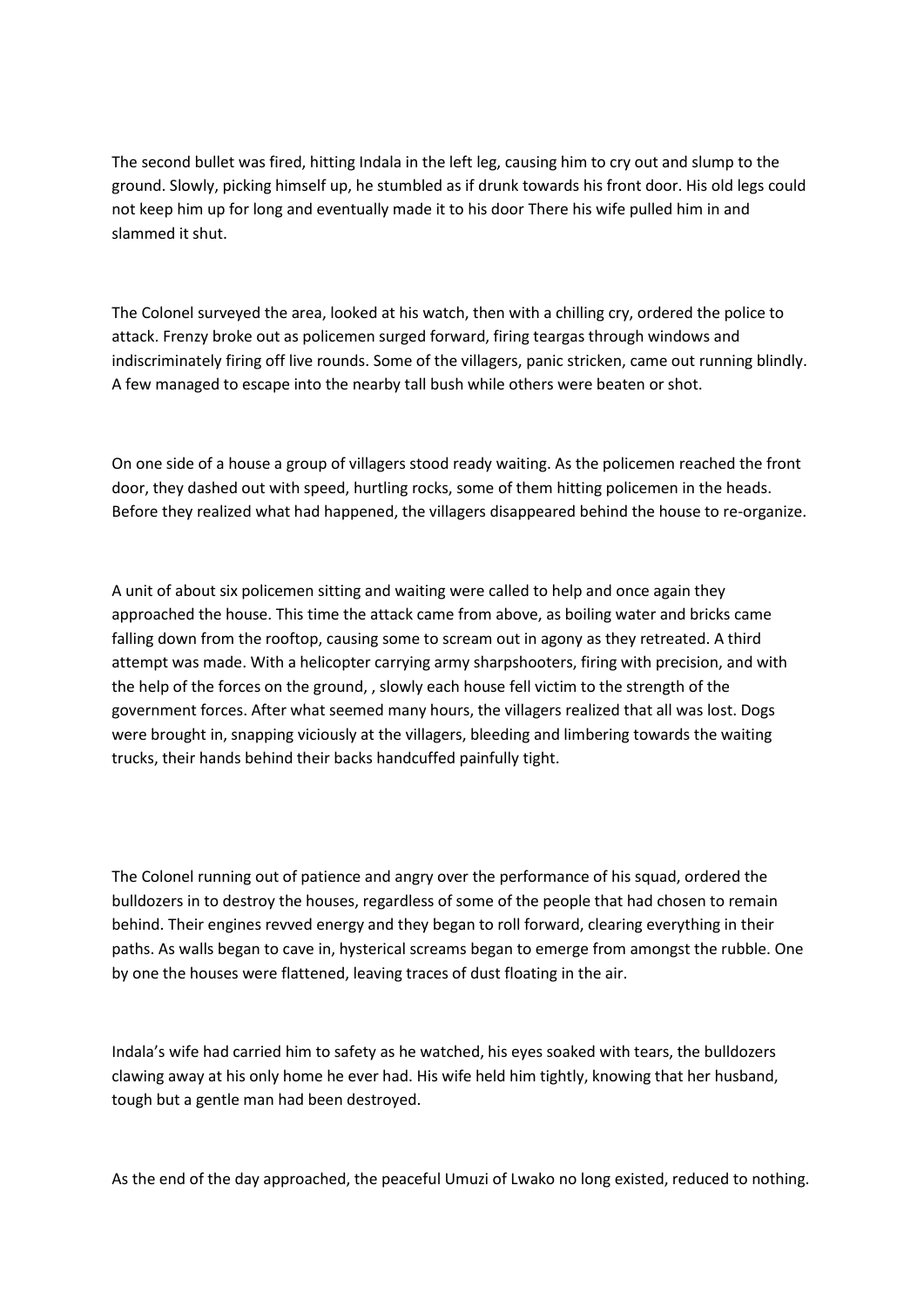Indala's oldest son had arrived from Johannesburg on hearing the news of the removal. He rushed to his father, throwing his arms around him, holding him for a long time. He gazed at the remains of his home where he was born and raised. Slowly leaving his father, he began to walk towards the his house, remembering how the Umuzi once looked, On the ruins he sat. Amongst the torn bricks and cement he spotted the official letter that was once delivered to him by the government official. He picked it up, tore it open and began to read.

Suddenly he screamed, jumping to his feet.

"My God! What have they done my father! They have destroyed the wrong village."

The branches of the standing Willow tree moved in the wind.

.....................................................................................................

# The Law

**T**uesday, June 16th, the anniversary of the Soweto riots. The packed courtroom, heavily guarded by security police wheezed with apprehension. Some of the people present were stiff with fear, others had their heads raised high, displaying talent for thoughts of violent retribution.

In the dock, their eyes protruding wildly, glancing around nervously, soundlessly stood the three young accused. Their foreheads glistening with sweat, fists clenched tightly, they waited for the White magistrate, the custodian and keeper of Apartheid law to appear. Amidst the solemnity of the warm morning and the blue skies outside, there was low chatter and whimpering from the families and friends who had arrived very early and managed to find a seat. Those wanting to attend the trial had lined the stairs leading into the courthouse building, along the corridor to the courtroom itself. Many of them were rudely turned away by policemen, most of whom were carrying loaded automatic weapons.

Weeks before the trial, the press, on both sides of the political spectrum, had given it much editorial play. The right-wing newspapers, usually pro- Nationalist government, played heavy on the premise that this trial would prove Apartheid a sound policy, the only means of keeping Blacks happy and the Whites in control. The left-wing newspapers wrote that it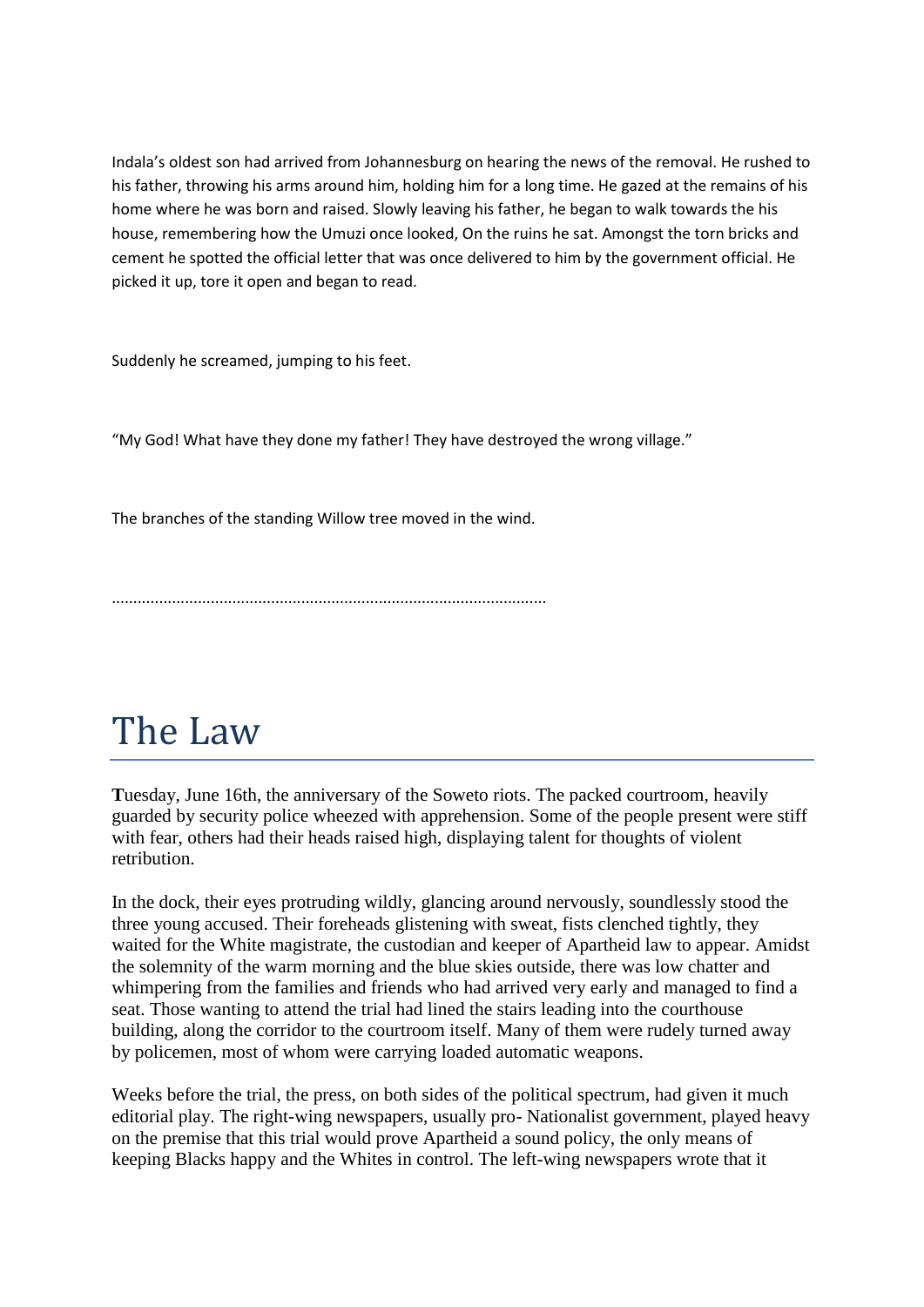showed the wickedness of Apartheid and that no decent nation could implement such racist policies.

Among those attending the trial were the foreign press corps and local journalists. Some whom the government considered "antigovernment", were denied entrance without explanation. Photographers and camera crews were barred from entering the courtroom. Only police photographers had the privilege and with it made a nuisance of themselves photographing everyone present. Their intention; to update their files, record faces for future investigation, carry out further harassment to "reveal" the individual"s political ideology.

By eleven a.m., the courtroom doused itself to a trickle of sickly coughing, then fell silent as the inside of a morgue. The accused stared straight, as though permanently paralyzed. Now and again, they would break their posture to glance at the people in court.

"Will the court please rise."

There were shuffles to comply with the order, to honour the entering magistrate. Some of the elderly Blacks, not fast enough to rise remained seated, provoking ugly frowns from the police. The White magistrate of Afrikaner extraction, cumbersome in his actions, took to his chair, heaving as though he had forgotten to breath.

"You, Nelson Matshala, Moses Moteba, and Alfred Tambana, are on trial for the most violent and brutal murder, the most violent that I have ever come across in my twenty years as a magistrate. The cold-blooded murder of Professor David Goldstein, a man who devoted his entire life to medical care for the Black people of this country. Your people have lost a great man, a man who was generous, passionate and kind. You three are facing charges of outright murder."

The atmosphere in the courtroom remained tense as the magistrate continued.

"Do you….Nelson Matshala….Moses Moteba….And you, Alfred Tambana, plead guilty or not guilty to the murder of Professor Goldstein? Remember that at all times, you must speak the truth and nothing else."

It came as expected: "We are not guilty. We not do it."

With that the spectators coughed, spoke earnestly amongst themselves and re-positioned themselves on the hard wooden benches. A court bailiff swiftly ordered quiet. The magistrate looked to the accused as they stood helplessly, the White world and a system playing against them.

"Can the prosecution please call upon their first witness."

"Thank you, Your Worship, I would like to call upon Sergeant Vries."

A burly blonde man in his early thirties approached the stand.

"Please state your name."

"My name is Sergeant Janis Vries."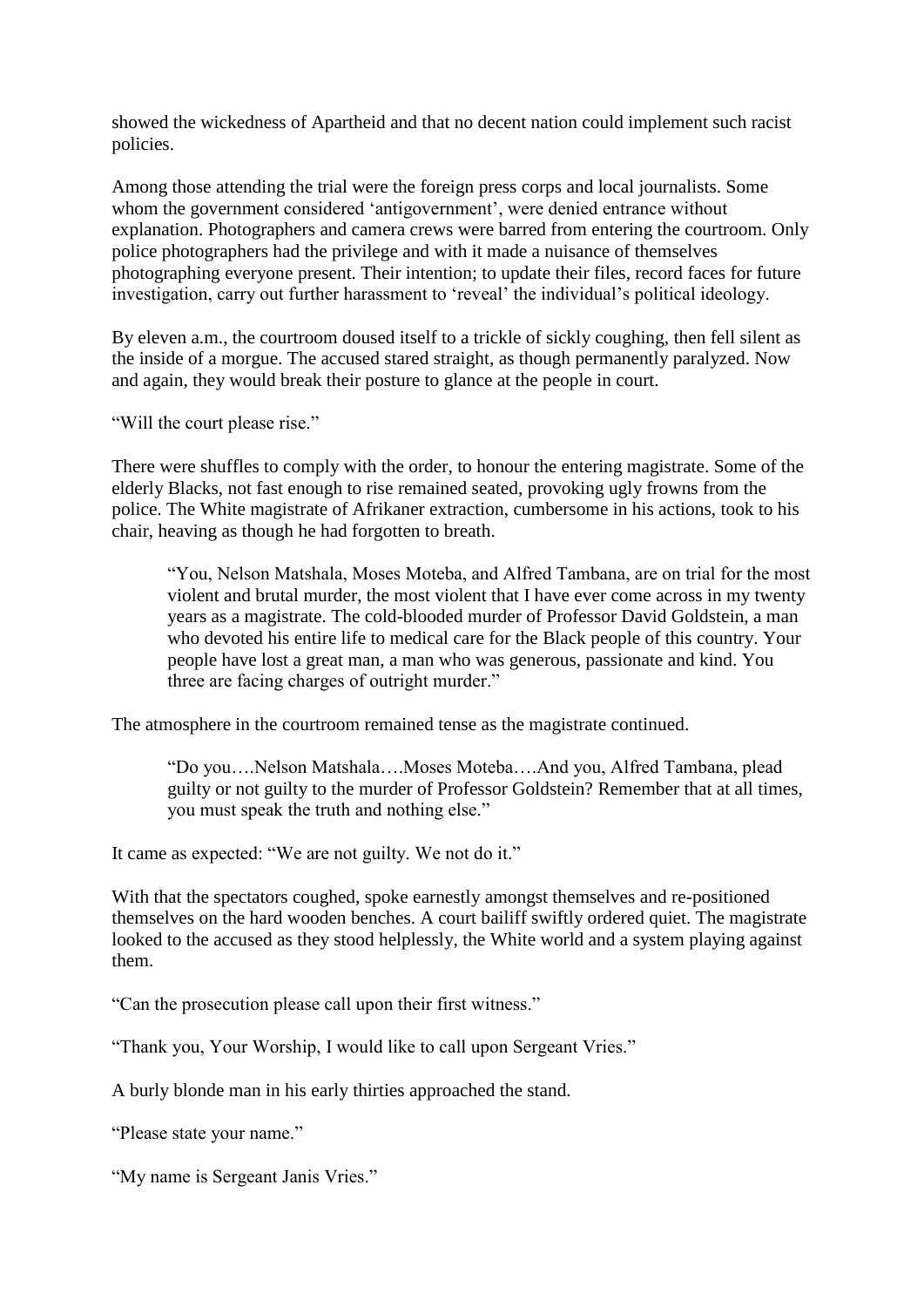"How long have you served in the South African Police Force?"

"Ten years."

"Where did you discover the body of Professor Goldstein?"

"I was patrolling the streets of Soweto with my partner. We"d been tipped off by one of our informers that a group of ANC leaders were preparing a demonstration against a planned hike in housing rents. The demonstration was to be held close to where our unit was stationed. So we went up to check. As we approached the street, we saw a White man's body lying on the ground. That's where we found him. "

"What else did notice?"

"We saw three Black youths running away from the scene."

"What did you do next?"

"First we went to check the victim, but he was dead and then we chased after the three and brought them in on murder charges, under the Terrorist Act Number 83 of 1967."

"Can you point out to the court the three youths you and your partner arrested?"

"Yes sir, they're sitting there over in the dock, sir."

The faces in the courtroom shifted to the accused and then back to the police officer as if watching a tennis match. The expressions of the accused turned pallor, their eyes blinking epileptically.

"Please describe to the court how Professor Goldstein was murdered."

"He was lying face up in a huge pool of blood. His throat had been slashed seventeen times, according to the coroner"s report, by a twelve inch razor sharp knife. Both his hands had been chopped off, from the wrists up with a hatchet, and one of the hands had been placed in his mouth. His clothes had been ripped off and the lower region of the body had been mutilated beyond recognition. His testicles had been placed in the hand that stuck out from his mouth."

The courtroom erupted into a wild array of noise. The magistrate shouted loudly for silence, threatening to charge anyone making more noise, with disturbing the course of the law.

"Where were the weapons found?"

"Next to the body."

"Were there any fingerprints on the weapons?"

"No, they had been wiped off by the blood."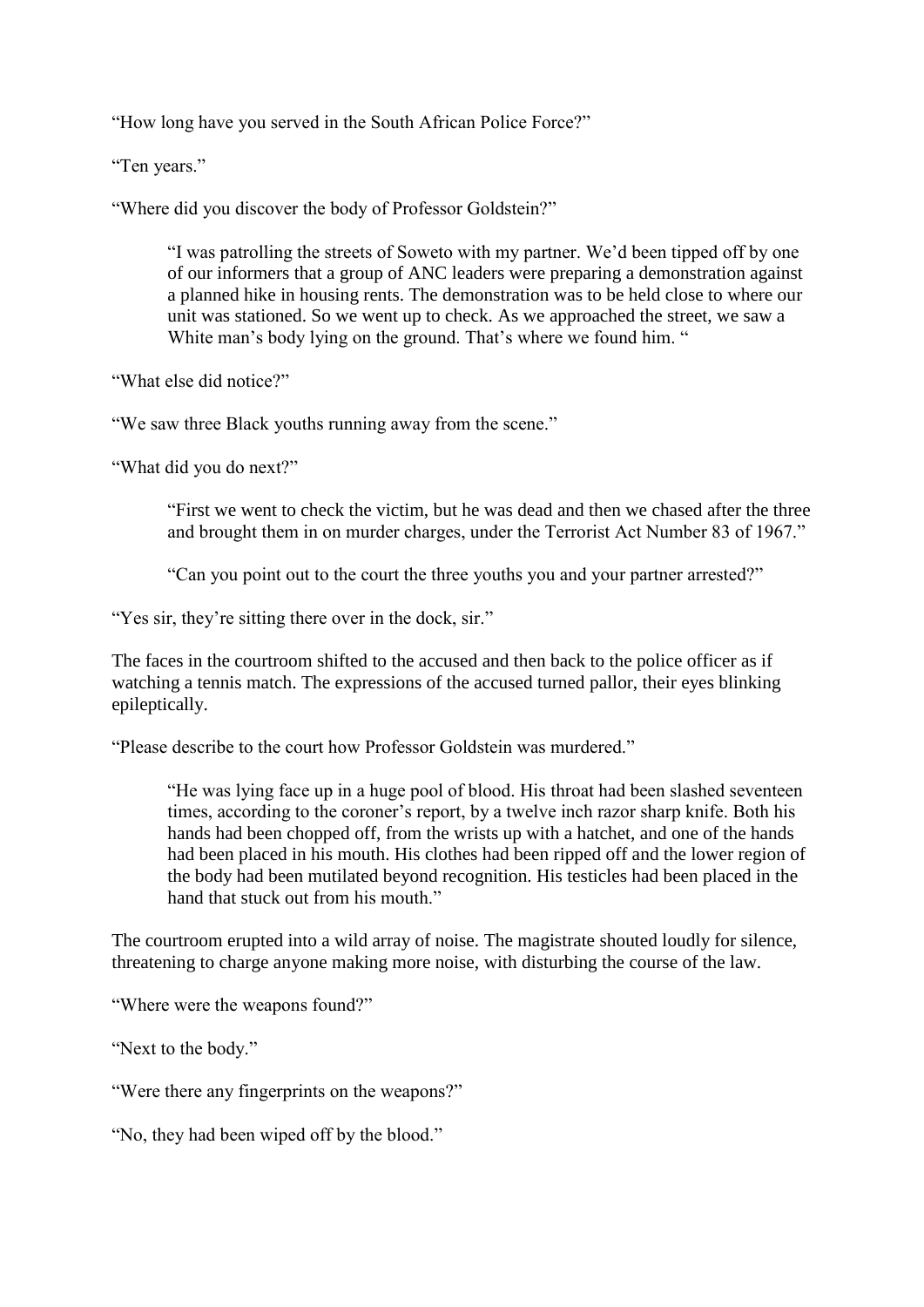"You mean the three accused used the blood to wipe clean any markings of fingerprints?"

"Objection! The prosecution is leading the witness by linking the accused to the murder<sup>"</sup>

"Objection sustained. Will the prosecution deal only with the facts. Strike the previous evidence from the record. Please continue."

"Thank you, your Worship. Sergeant Vries, why weren"t there any fingerprints on the weapons?"

"There was so much blood covering the weapons that any dirt or fingerprints were washed off"

"Thank you, Sergeant. May I call my next witness, Your Worship?"

The magistrate, briefly looking at his watch, looked up and nodded.

Warrant Officer Pik Smit was called to take the witness stand.

An oldish man, with very thin facial features, his head bearing little hair, approached the stand. As he passed his partner, Sergeant Vries, he gave a quick wink and smile.

"Warrant Officer, Pik Smit….How long have you served in the South African Police Force?"

"Going on twenty-five years now."

"Would you say that the murder of Professor Goldstein was pre-planned?"

"Sir! Only an animal could be capable of such a horrendous act against a fellow human being. This murder, this murder must be the most gruesome case that I"ve ever come across. I"d say it was definitely pre-planned."

"Objection! Your Worship, the prosecution is leading the witness again by

linking this case to others."

"Objection over-ruled. The prosecutor's question is valid and so is the answer."

"But Your Worship…."

"Mr. Ginsberg, my decision is final. Can we get on with this trial?"

Advocate Ginsberg, recognized for his successful defense of political

detains, sat down and continued to scribble notes. He knew that in almost all the political trials that he had undertaken, the court always favoured the side of the police. It had always been alleged that Judges and Magistrates in South Africa, had been put under pressure by the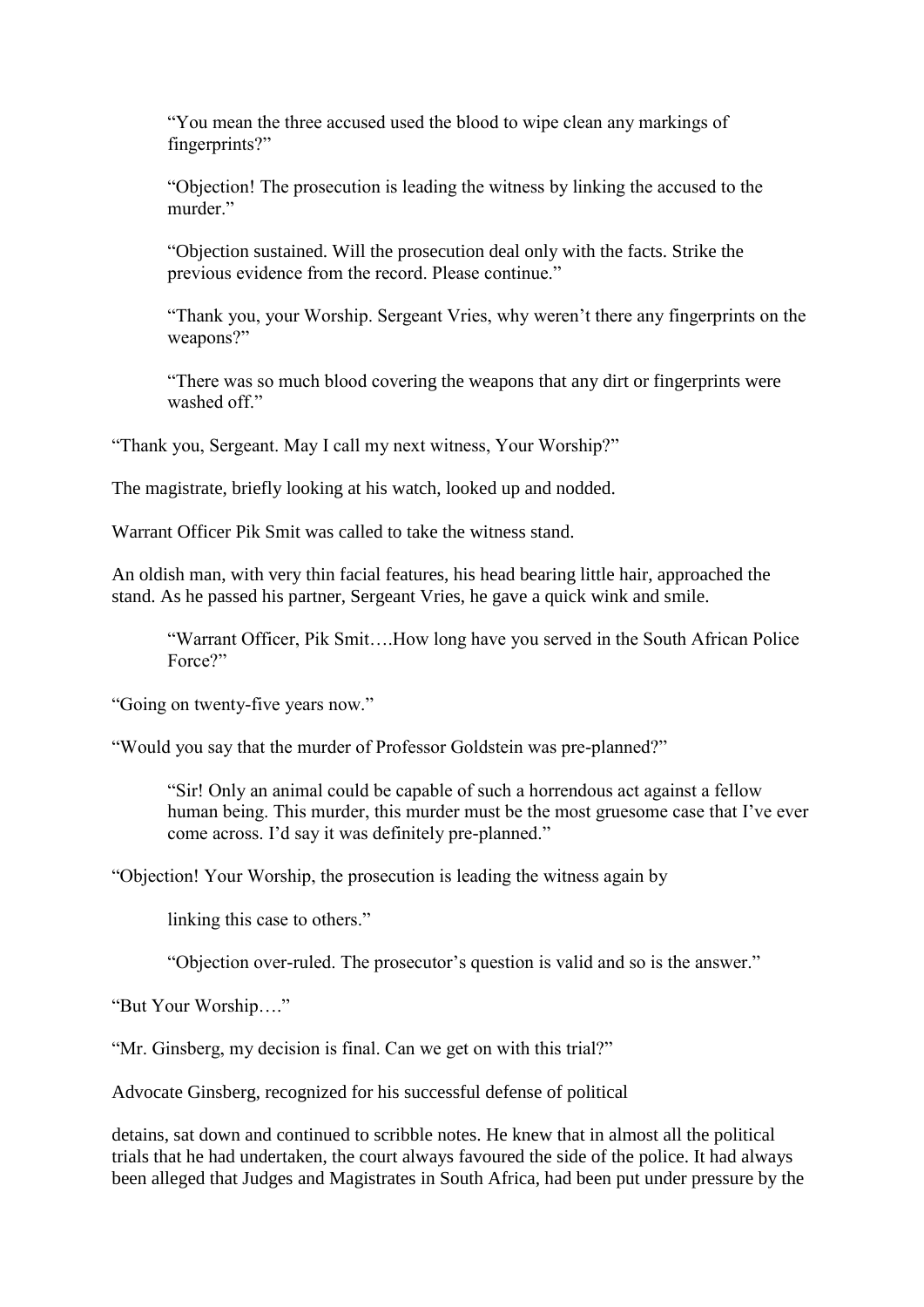BOSS -The Bureau of State Security, to come out with a ruling that would not undermine the Apartheid system

"Where were the three accused when you saw them?"

"They were near the body."

"Then what happened?"

"We shouted at them to remain where they were, but they ran."

"When you brought them into custody, did they confess to the murder?"

"Yes. We have it down on a confession sheet, which they signed."

"Can you describe to the court the attitudes of the three accused after their confession?"

"They seemed very proud of what they had done. They said that they would undertake more such terrorist attacks on Whites until the government fell and that the country was back in the hands of the Black majority."

"Thank you. That is all. You may step down, Warrant Officer Smit."

With a triumphant look, rubbing his hands together, the prosecutor declared that his case was closed. The magistrate summoned the Prosecution and the Defence to the bench. After a few minutes of huddling together, he stood and declared that the court was adjourned until the following day. Almost tripping over his chair, the magistrate waddled out. Immediately, six policemen pounced on the accused and marched them away. The spectators took their cue and began to discuss the trial amongst themselves: "They"re guilty." "They"re not guilty." There's not enough evidence." "This trial is a fucking scam by the government, fuck them." "They confessed and that"s good enough." Reporters ran out to file their stories and police photographers again became a hellava nuisance.

In one corner of the public gallery sat an elderly woman. Throughout the proceedings she had remained still, as though cast aside to live alone in the world. Continuously, for hours, her eyes were riveted tightly upon the the wall in front of her. Her sullen face revealed her misery. With deep sadness and regret, she knew she had to be there.

### *Wednesday 17th June*

By nine a.m. the next morning, the courtroom was filled to capacity. In the same corner sat the elderly Black woman, wearing the same clothes as the day before.

"Please rise !"

"Will the defence please present his case?"

"Thank you, Your Worship. I"d like to call Sergeant Vries to the stand."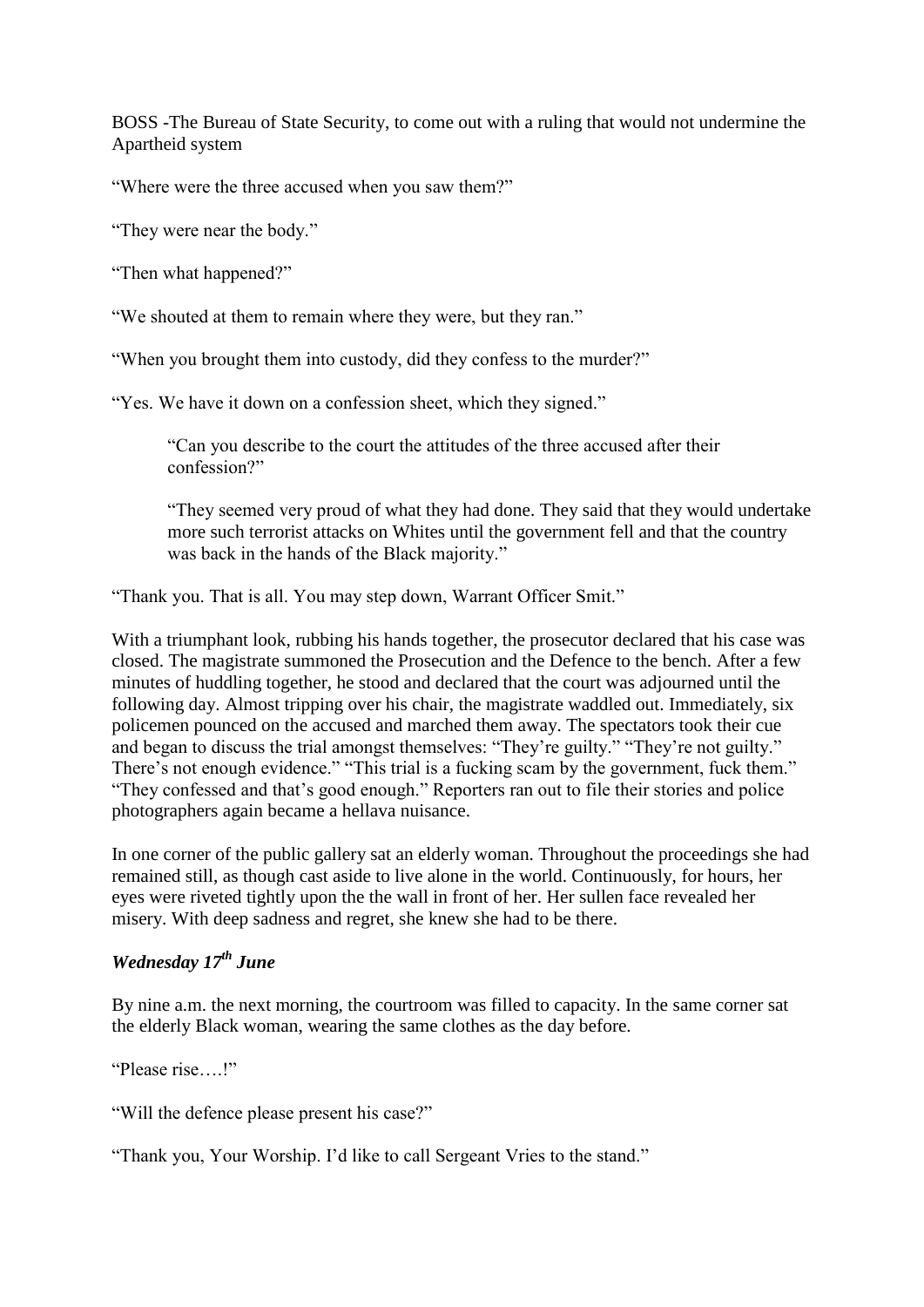Sergeant Vries approached the stand as confident as ever. Strolling across the courtroom, with a huge smile, Advocate Ginsberg greeted the sergeant who was evidently taken aback by his friendly approach.

"What"s it like to patrol the streets of a township like Soweto?"

"At first it was tough because it was new situation for us. Some of us had never set foot in a Black township before. But after a while, it became easier. You know, the communists want this country."

"What do you mean, it became easier?"

"Well, whenever the Blacks saw us, they backed off as if they were scared of confronting us. Also we were well-equipped with riot gear."

"What does riot gear comprise of?"

"Most of us carry whips, truncheons, teargas, shotguns and rubber bullets. If we found ourselves in extreme danger, we can resort to the use of pistols or assault rifles to protect ourselves."

"What constitutes a dangerous situation?"

"If rocks, petrol bombs or other such missiles are thrown at us."

"So you mean, if a ten year old girl throws a stone at you, this constitutes a dangerous situation?"

Sergeant Vries remained silent.

"Well.... Does it or does it not constitute a 'dangerous situation'?"

"Yes it does"

"And therefore, you have the right to shoot that young girl dead because she supposedly puts your life in danger? Is that true or not?"

The officer, worried by the line of questioning, stared down to his feet and answered, "Yes."

"Could you please speak up. The court did not hear your answer."

"Yes! Yes! I have to protect myself and this country...That's why I chose to be a policeman!"

"So what you"re saying is that there is no difference in danger whether one person throws a stone or a thousand throw stones?"

"I have to protect this country."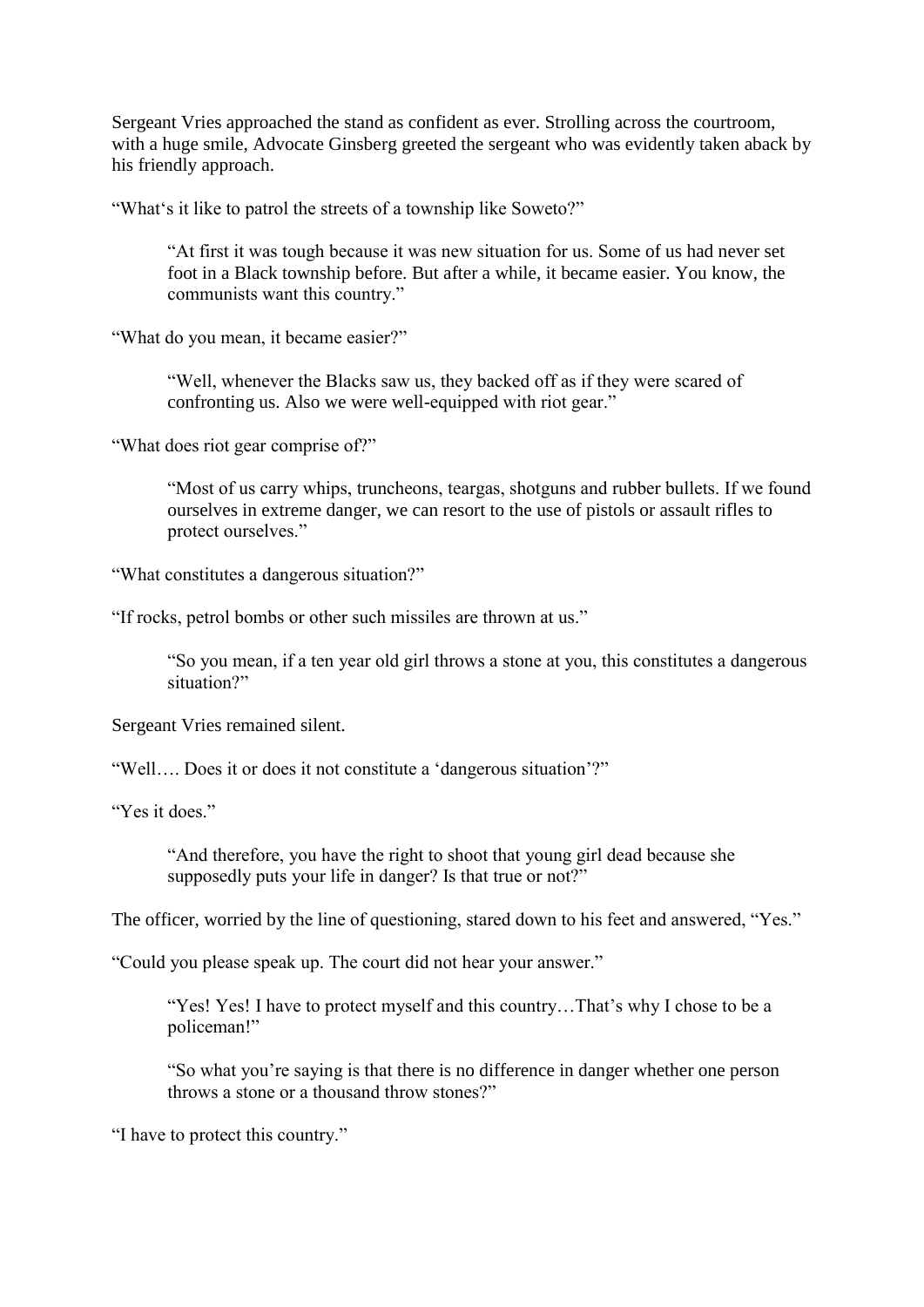"Look, I didn"t ask you what you thought of this country. I simply asked if there is a difference between one person or a thousand."

"There is no difference."

"Was there a difference after the press was banned from areas of violence?"

"It"s easier to carry out riot control procedures, free from interference. The press got in the way all the time."

"Objection! Your Worship, the defence is asking questions that have no bearing on this case."

"Your Worship, the prosecutor knows damn well that my questions are relevant."

"Objection sustained, Mr. Ginsberg, but if your questions diverge from the subject again I will have to overrule the. And if you continue to use such language in this courtroom again, I will have you removed."

"Sergeant, you said it was easier not to carry out riot control. Now you can do as you like, you're no longer under the scrutiny of the public and press. What time did you discover the body?

"Nine thirty am."

"What was the first thing you saw?"

"We saw the three accused standing by the body."

"How were they standing?"

"They were looking over the body."

"What was their behavior like? How did they act?"

They appeared to act quite normal. In fact they seemed quite happy."

"The length of the street is 755 metres. And halfway down, at 377.5 metres away, you saw the expressions of the accused? You must have very good eyesight Sergeant Vries<sup>"</sup>

From the public gallery came a short burst of laughter. Sergeant Vries fidgeted

"So you saw the accused standing there, first? Is that correct?"

"Yes."

"Why did you tell the court that the first thing you saw, was the body and not the accused.?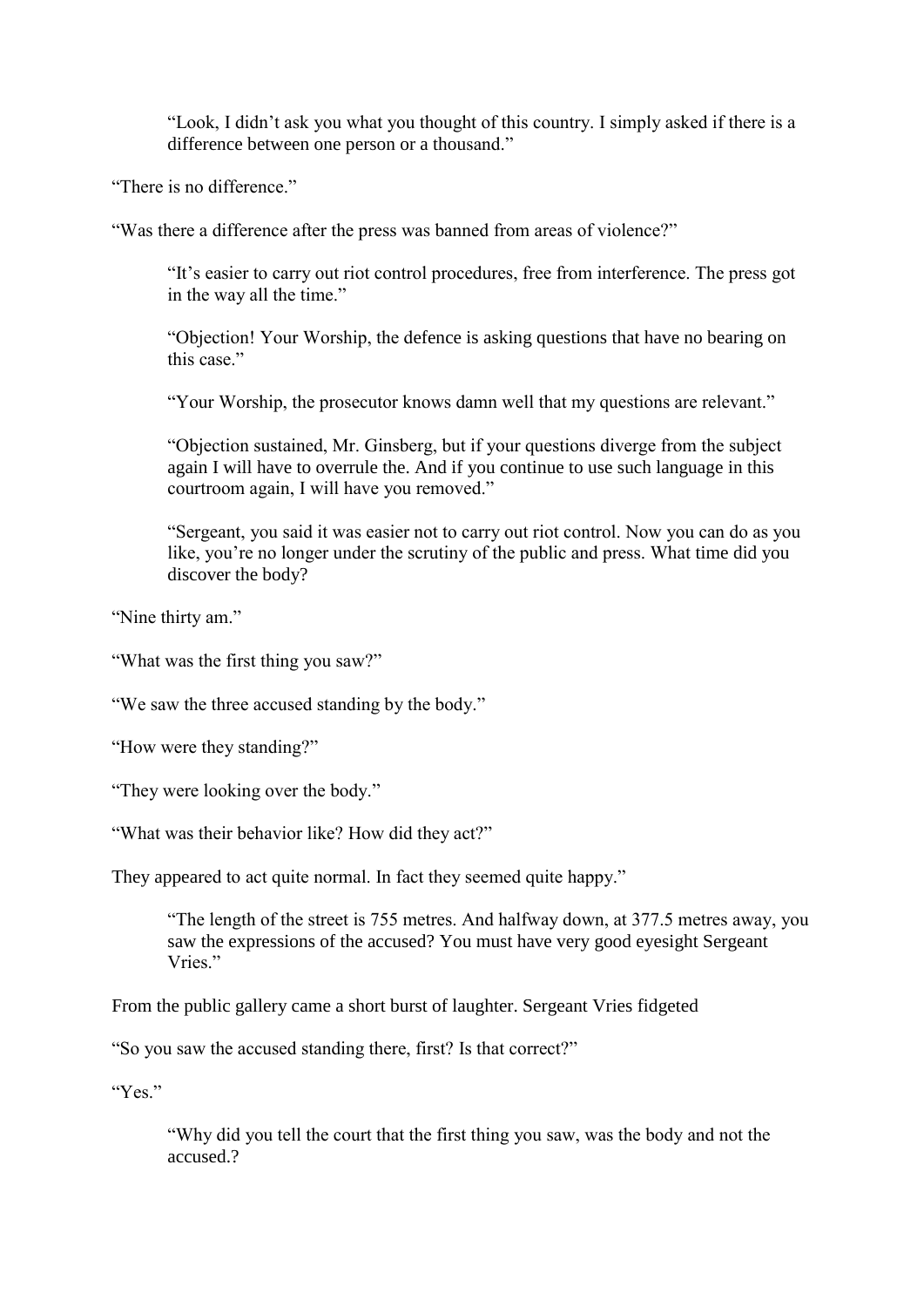"I meant the accused."

"Sergeant Vries, yo have served in the police force for ten years. You have much experience, and now when three young men"s lives are at stake, you say you made a mistake. Are you suggesting that you're not sure of what you saw?"

"I am sure we saw the three Blacks over the body and then they ran away."

"What puzzles me and everyone sitting here in this courtroom, is how you and your partner saw all this from half way down the street, and not at the beginning of the street. The only entrance to the street is at the beginning or the end, or maybe you climbed a few houses to land in the middle of the street. Maybe you rented a helicopter....Tell us, was the professor dead or alive when you reached him?"

"He was dead."

"Your partner, under oath, in this courtroom, said he was alive when you reached the body. So whose telling the truth here?"

"Blood was still pouring out of him when we got there."

"Plainly, Sergeant, that means the professor"s heart was still functioning and that he was alive. Therefore he was not dead as you said. Is that correct?"

"I don't remember."

"It looks as if you can"t remember a thing today."

Sergeant Vries remained silent, his face white as though never having been touched by the sun.

"Where were the weapons?"

"They lay in the pool of blood."

"Did you at anytime see the weapons in the hands of the accused?"

"No"

"So there is no real evidence that the accused carried out the murder. Can you prove that my clients committed the murder or not?"

"Yes, they were by the body and they confessed to the murder. That is proof alone."

"If your only proof is a bunch of lies, then I have no further questions."

"Would you call the next witness, please?"

"Thank you, Your Worship, but before I do that, please let me convey to you and this court, something that has been worrying my clients - the structure of the court. The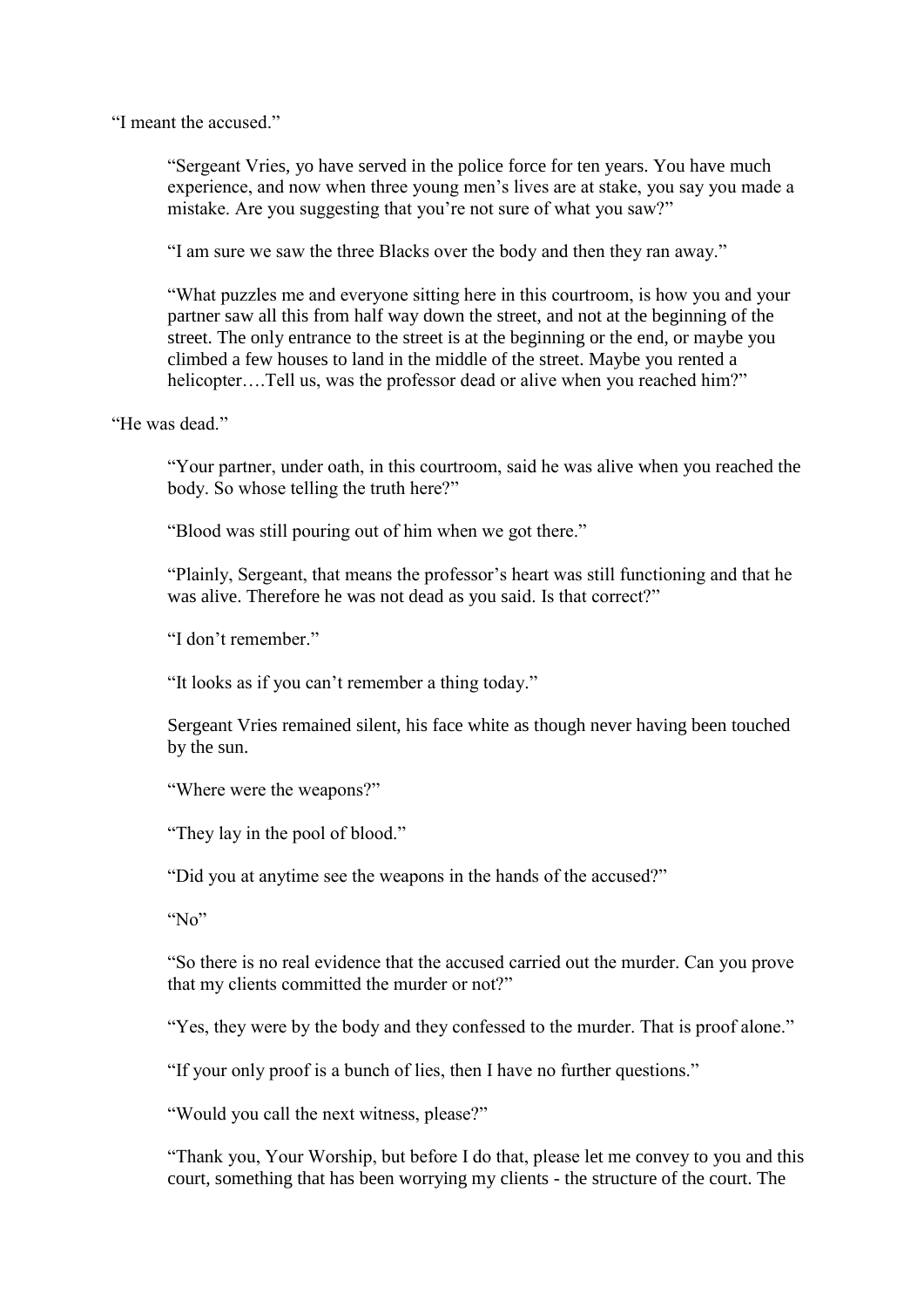principles of justice apply to every man, woman and child. But, here in South Africa, my clients are intimidated by a White magistrate, a White prosecutor, many White policemen, and myself, a White defence lawyer. They feel that true justice cannot be performed. We who work within the judicial system hope to believe that justice is beyond political belief and ideologies, but we find it painfully difficult to convince our Black clients they"ll receive a fair trial. As citizens of this country, they are denied the right to vote so they feel they have no right to stand in this court which they see as an instrument of an Apartheid regime that ensures political and economic wealth in the hands of the white minority."

"Advocate Ginsberg!!! We are here to deal with the sadistic murder of a man, not to discuss the politics of the country. According to the law of this land, every man, woman or child, regardless of skin colour, religion or political leaning will be given a fair trial. Beyond that, let me tell the accused that all men are equal under the law and that includes you. The court is adjourned until 8:00 a.m. tomorrow."

#### *Thursday 18 June*

"Will the court please rise."

"Will Warrant Officer Pik Smit please take the witness stand."

"Do you swear……..?"

"Good morning, Warrant Officer Smit, how often have you testified in a murder case?"

"Many times."

"Then you realize the extreme importance of your testimony and you acknowledge that the three young men standing in the dock are dependent on your moral standing as a policeman in the South African Police Force, to speak the absolute truth. The sentence will determine whether my clients receive the death penalty or will be awarded their freedom"

"Yes, I do realize that."

"Good. Tell me, was Professor Goldstein dead or alive when you found his body?"

"We found him still alive."

"But your partner testifies that he was dead when you reached him."

"He looked dead but blood was still pouring out of his body. My partner must have taken him for dead.

"Did you shout at the accused?"

"Yes, I ordered them to remain where they were."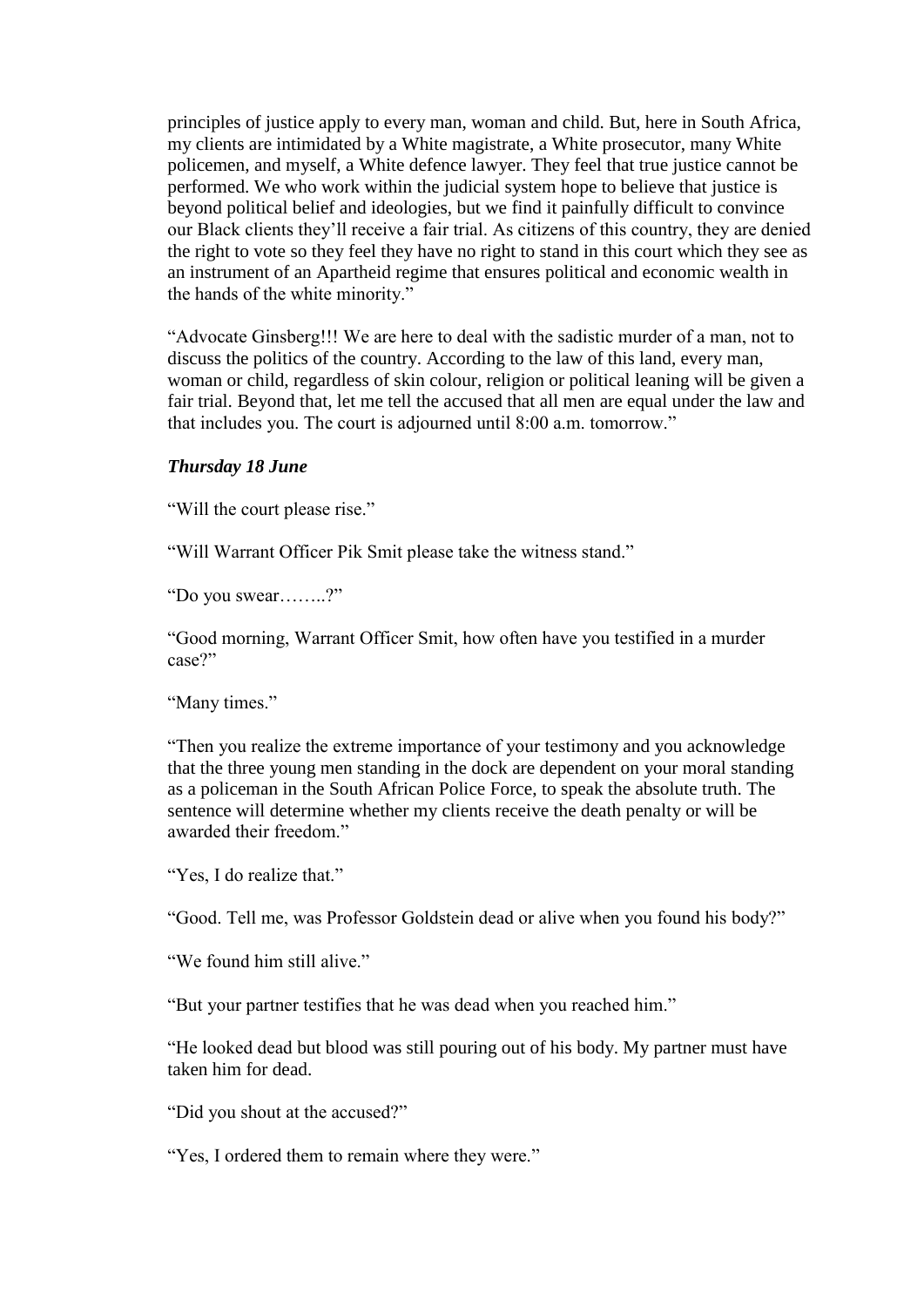"What was their reaction?"

"They began to run."

"Why didn"t you try to stop them? You could have shot them dead."

"They were too far away and we wanted to inspect the body first."

"I don"t believe what I"m hearing!" You"re able to determine the expression on a man's face, to see if he's smiling or crying from halfway down the street, but he's too far away to be shot at. So far, the evidence given by you and your partner borders on the ridiculous. The street in question is so long that even at halfway it is impossible to distinguish the expression on a man"s face. It was your scream that made them run away? Wasn"t it!…Tell us the truth….You wanted them to run away, so as to make them look guilty."

"No! No! They ran away because they, they're fuckin' murderers."

"Order, there will be no foul language in this court whatsoever do you hear me?" thundered the magistrate.

"When armed police approach a group of Blacks, do the Blacks usually stand around waiting?"

"No, they usually disperse."

"So they were acting normally?"

"Not in this case. They were standing around a dead White man."

"If there had been no murder, would their running away seem normal?"

"Yes."

"So what you"re saying is that you and your partner, armed with riot gear, frightened them away?"

"I said it before and I"ll say it again…..They ran off because they"d committed a crime."

"Okay, lets begin again. You and your partner entered the street because you were told, a riot had been planned?"

"Yes that's true."

"Was there any indication that something was about to occur or had occurred?"

"There was nothing unusual happening in the street."

"Could the accused have been trying to help the professor?"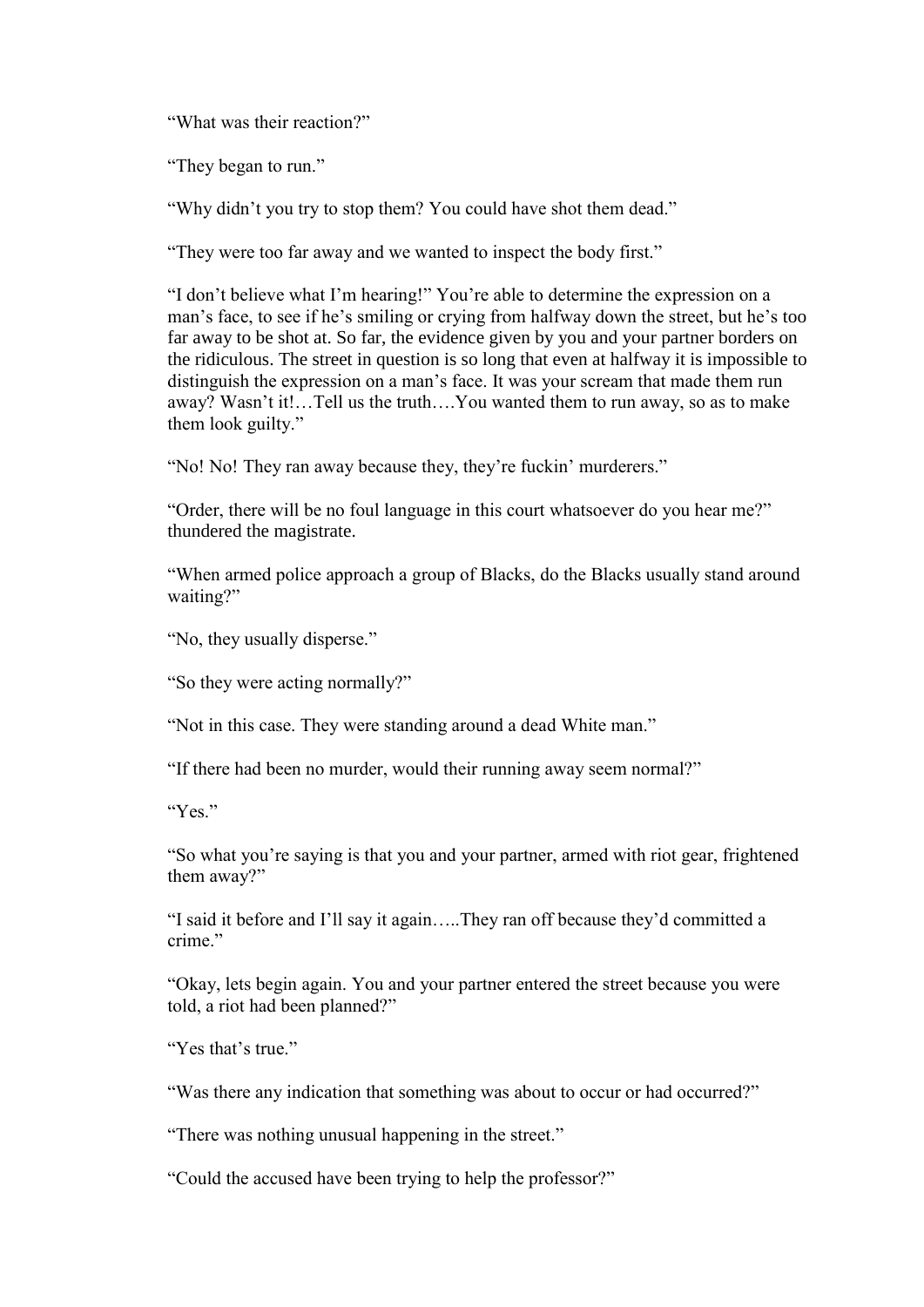"Of course not. Why should Blacks help a White man?"

"Officer Smit, I care little for your racist remarks. When I ask a question, I"d like an answer."

"No, they couldn"t have been trying to help the professor. They confessed to the killing."

"Tell me Officer Smit, do you know the population size of Soweto?"

"No and I don't care."

"Too bad, I'm going to tell you anyway. Its over a million people but it's not found on any map because only Blacks live there."

"Who needs to know where it is?"

"At nine thirty a.m. was anyone walking the streets?"

"No, the Blacks were indoors."

"Do you mean to say that in a city with over a million people, the streets were empty?"

"I suppose they"d gone to work."

"Let me remind you, Officer, that the murder took place on Sunday 7th June and as far as I"m aware, noone works on a Sunday. So how do you explain the absence of so many people?"

"I don"t know."

"On the street where the murder took place, there was noone around?"

"I didn"t see anyone."

"Officer Smit. How many policemen are there in one unit?"

"I can"t answer that, it"s confidential information."

"Could you ever find yourself in a situation where you were confronted alone?"

"One of our standard orders is never to be alone. Usually there"s a back-up ready in case crowds get out of hand, for safety as well as for a show of force."

"So why did you and your partner patrol that street alone?"

"We weren"t patrolling, just checking."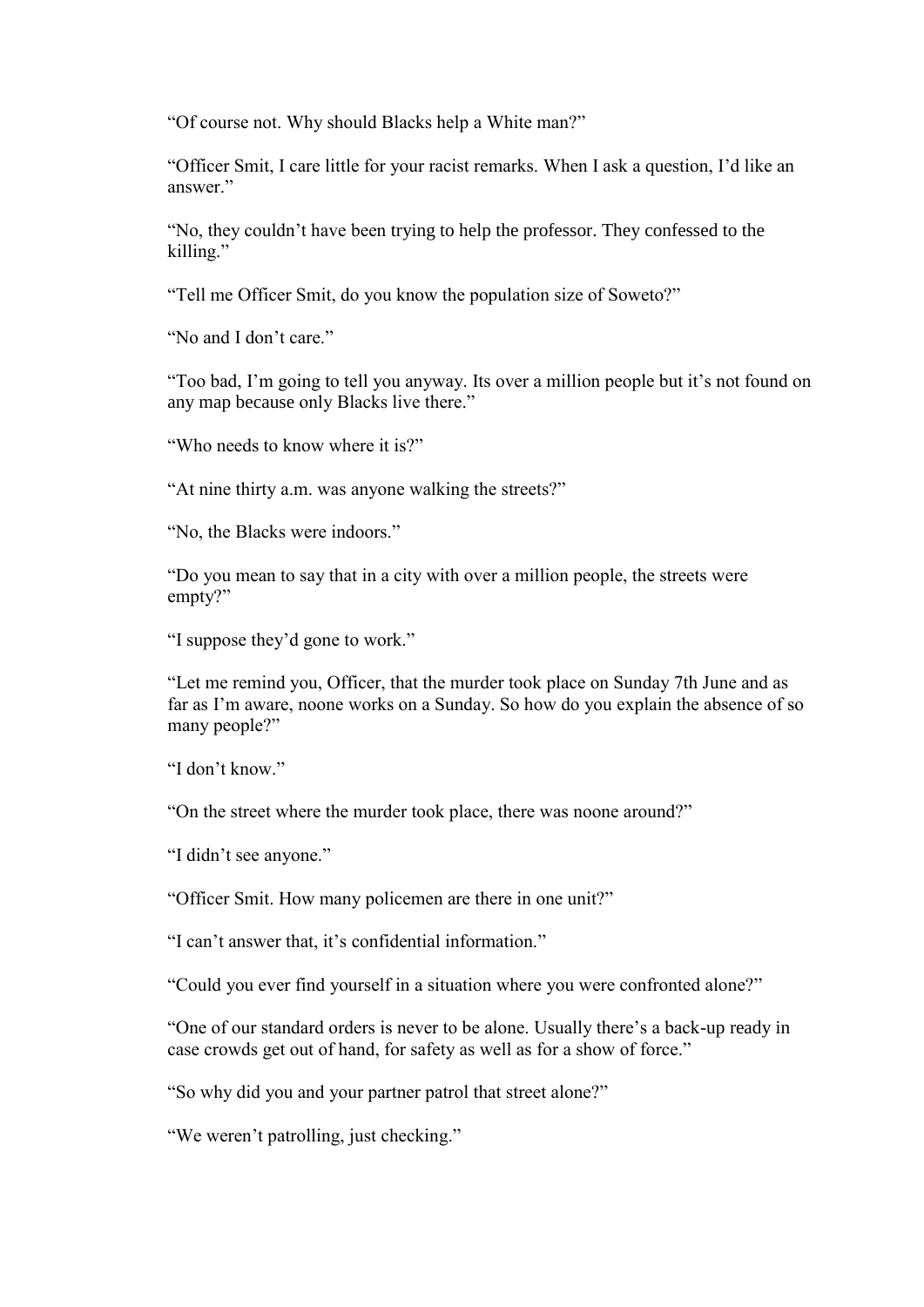"In my language, Smit patrolling and checking mean pretty much the same thing. How far were you from the rest of your unit?"

"Three streets away."

"If something had happened, how would you have notified your unit?"

"By blowing a whistle or firing into the air."

"Why did you go alone if you expected to find a riot?"

"We didn"t feel there was any danger."

"Even before you reached the street?" "Yes"

"So can you tell us what"s going on three streets from this courtroom?"

No word has heard from the officer. His face bore a child-like expression

as if having been scolded for bad behavior.

Ginsberg continued, "So you come to a place where a group of Blacks are standing around. There are no signs of a riot but by pure instinct, you feel the situation is explosive. So you call the rest of the unit by firing into the air. The people panic at the sounds of gunshots, and run for their lives. The rest of the unit pitch up and start shooting as well as arresting Blacks who didn"t appear to be posing any threat. Your presence and your so called instinctive action, turned innocent people into criminals."

The magistrate was quick to interrupt. "Advocate Ginsberg, I don"t know where your line of questioning is leading but it seems irrelevant. I've warned you before..."

"Your Worship, my final questions do pertain to the subject".

Turning to the witness, he added, "Officer Smit, could anyone else account for the actions of you and your partner?"

"Noone but ourselves."

"So whatever took place out there was only seen by you and your partner?"

"Yes, that's right."

"Are you sure there was nobody else on that street?"

"Yes, I'm sure."

"How long did it take for the accused to confess to the murder?"

"A week"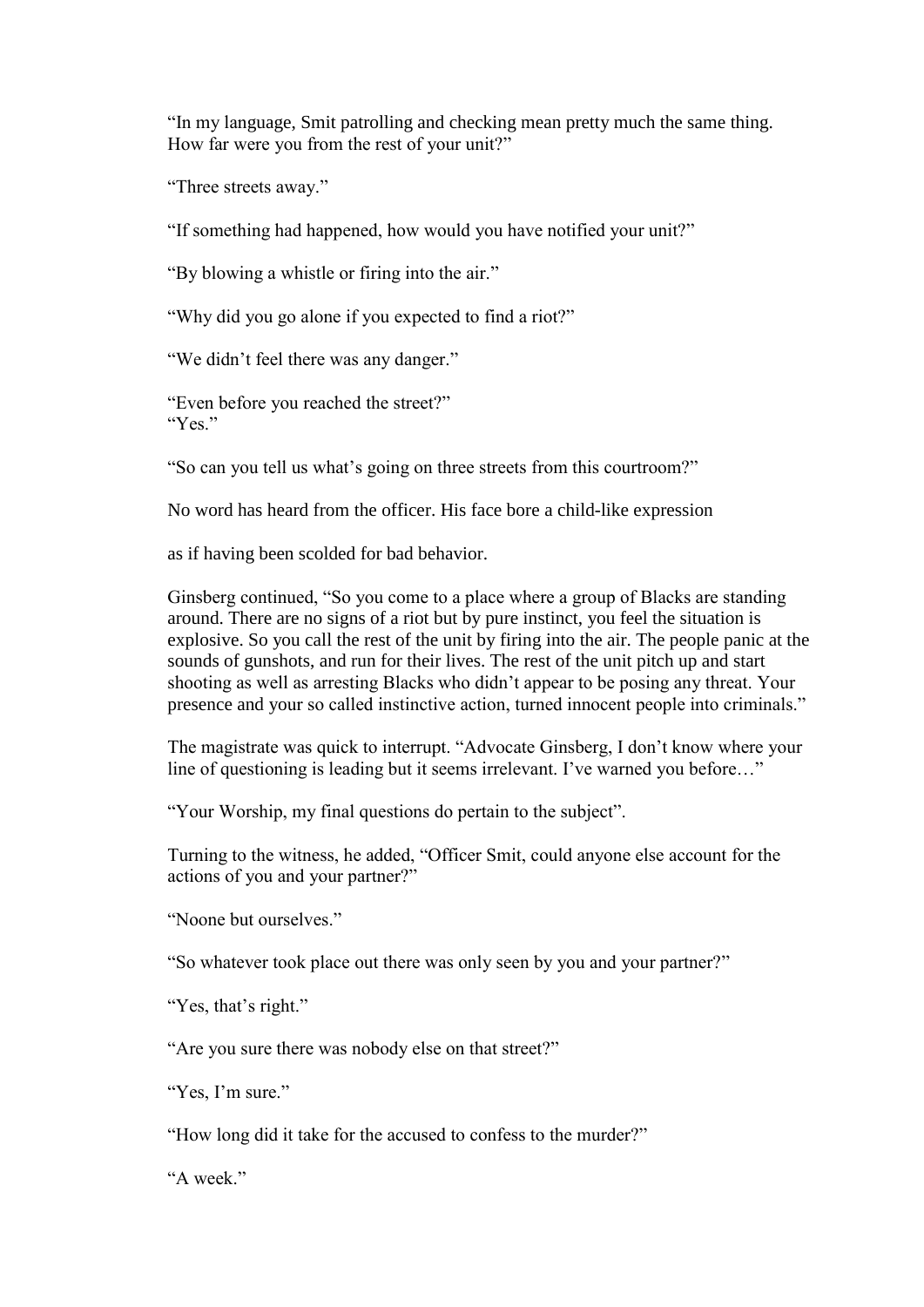"Your Worship, please note that it took a week to extract a confession. I will not pursue this matter but merely wonder what methods were used to obtain the confession. Warrant Officer Smit, let me point out what you said earlier - that only the accused could have murdered the Professor because they were standing next to the body. And with a highly developed level of instinct and excellent vision, you knew they had killed him. Is that correct?"

There was a chilling stillness about Warrant Officer Smit as he looked wistfully at the magistrate, then to his partner for reassurance. Without looking up or waiting for an answer to his question, Ginsberg abruptly announced: "You make me sick. Step down. I have no further questions for this witness, Your Worship. Now I"d like to call to the stand a witness who can testify that my clients were nowhere near the body of Professor Goldstein and did not commit the murder. For reasons of her age, her name cannot be revealed."

From the public gallery stepped a tiny Black girl, dressed in a bright pink dress, who looked about ten years old. As if they were watching a magician performing tricks, the people in the court gasped in wonder and disbelief that a child was going to testify. The and his two apprentices sat idly unimpressed. When the public quietened down, the magistrate beckoned to the girl, placed his hand on her head and whispered in her ear. Her head nodded up and down in agreement. With a glowing smile, he told the girl to approach the witness stand, where a high chair was placed for her.

Then the defense took over.

"I will not ask you too many question. If the questions seem hard, I"ll speak slowly until you understand them. If you do not understand, don't be afraid to tell me..."

She nodded and a babyish voice, squeaked: "Yes."

"Do you like policemen?"

"No not like."

"Can you tell us why?"

"They come here, hit everybody, my brother, hit my mother very hard. They say we are Kaffir<sup>"</sup>

"Do you understand what 'Kaffir' means?"

"Not understand, but brother of mine say it is no good word."

"The big policemen hit your brother and your mother. Who else do they hit? "

"They hit everybody in the street. Everybody run and scream. My mother, she cry all the time. Some of them who police hit, they sleep on ground. Everybody tries to wake them up when policemen go, by they very tired. People take them to bed.

"Not like policemen."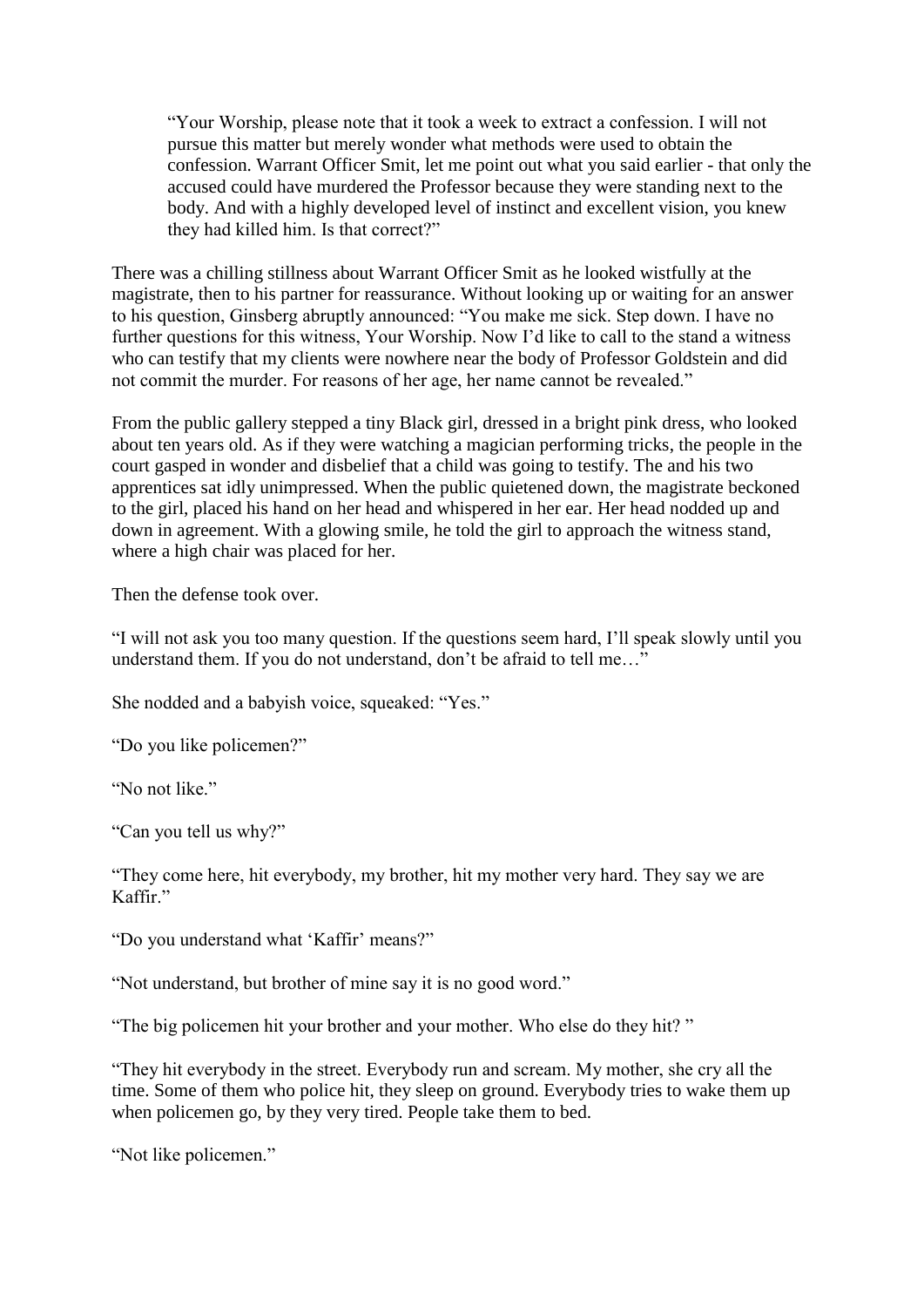"Do you remember the White man on the ground?"

"Yes, he good man. Mother take me to him many time. He give me chocolate. He smile and laugh to me. When he sleep on ground, he cry and scream. Police hit all the time."

"Who did the policemen hit?"

"Hit doctor man, hard."

"Do you remember how many policemen hit the doctor man?"

"Two."

"Look very carefully. Do you see the policemen who hit the doctor man, in the big room?"

With her tiny hand just reaching over the rail of the witness stand, she pointed to Smit and Vries.

"They two hit doctor man."

All eyes in the courtroom were fixed on Smit and Vries. They grinned broadly as if they had just won a fortune. To show how little they cared for this accusation. The defence turned to the girl and asked:

"Are you sure you saw those two policemen hitting the doctor man?"

"I see doctor man cry all time when they hit the doctor man?"

"What did the policemen do after they hit the doctor man?"

"They go to house, take them away from house."

"Who did they take away?"

She pointed to the accused.

"Your Worship, I have no further questions."

"Would the prosecution like to cross examine the witness?" asked the magistrate.

The prosecutor nonchalantly answered: "No, I don"t need to ask this girl anything."

The magistrate adjourned the court until a verdict was reached. Outside the courthouse, in Johannesburg, the press mobbed the prosecutor who stated that he was confident that the Blacks would be convicted of terrorism. Ginsberg was greeted with calls of: 'Black Lover'. "Communist", "Don"t trust the bloody Jews."

### *Monday 22nd June*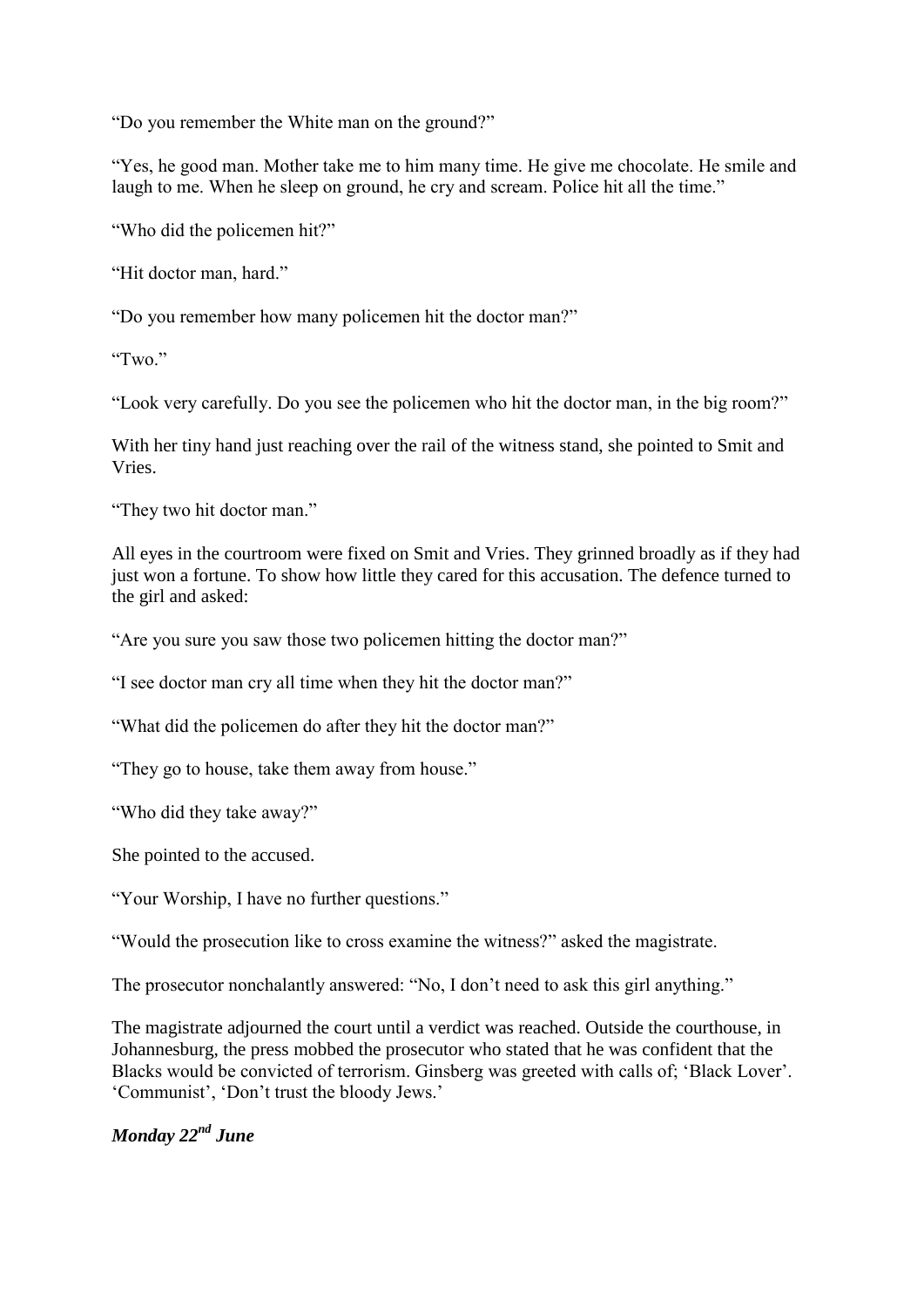The magistrate announced that he had reached a verdict. When the court reconvened, the public gallery was full as usual. The old woman who looked tired, as though she hadn"t slept in weeks, took her usual seat.

A strange silence fell inside the suffocating courtroom.

The accused stood, trembling with fear and confusion.

The magistrate entered gracefully, with a verdict.

"I have heard all the evidence put forward in this trial and this evidence have I studied it with great care, down to the last minute detail. Professor David Goldstein, a man of good public standing who dedicated his career to serving the poor, died in a needless act of terrorism. It is difficult to know what motivates a human being to cut down the life of another. What can be understood is the basis of acceptable moral behavior, as laid down through our code of ethics and law. This set of rules determines how society should live and protect the individual as well as his property from harm or exploitation. The law also serves as a deterrent. When individuals place themselves above the law, the social structure is reduced to chaos. This must be dealt with quickly and firmly. This is what this trial is about. To show that when a crime has been committed, justice must be carried out quickly."

The magistrate paused briefly, readjusted his glasses and continued, "I believe in the law strongly and I believe in the South African Police whose task it is, is to uphold the law, to see that it is obeyed.

You Nelson Matshala, Moses Moteba and Alfred Tambana, thought of yourselves as above the law and in a horrific fashion, murdered Professor David Goldstein in cold blood. I hereby sentence the three of you to death for the crime that you all committed…. Do you have anything to say for yourselves?"

"No, Your Worship. My clients have instructed me that they refuse to speak in this racist court. Then only words they wish to express is that they are innocent to the charge of murder. Let me add one thing, Your Worship - this verdict reached today is a moral outrage and disgrace - Fuck you Your fucking Worship."

"Get him out of here arrest that man!" screamed the magistrate as the courtroom remained densely quiet. Advocate Ginsberg, his face lowered into his hands was quickly taken away by the police guards. The old woman turned slowly and left the courtroom, alone. Vries and Smit embraced. The courtroom emptied quickly. All that remained were the discarded notes of the journalists that had been in attendance.

Two weeks later, after the hanging had taken place in Pretoria Central Prison, two policemen were found shot dead in the streets of Soweto. An old Black woman was arrested, charged with murder.

.....................................................................................................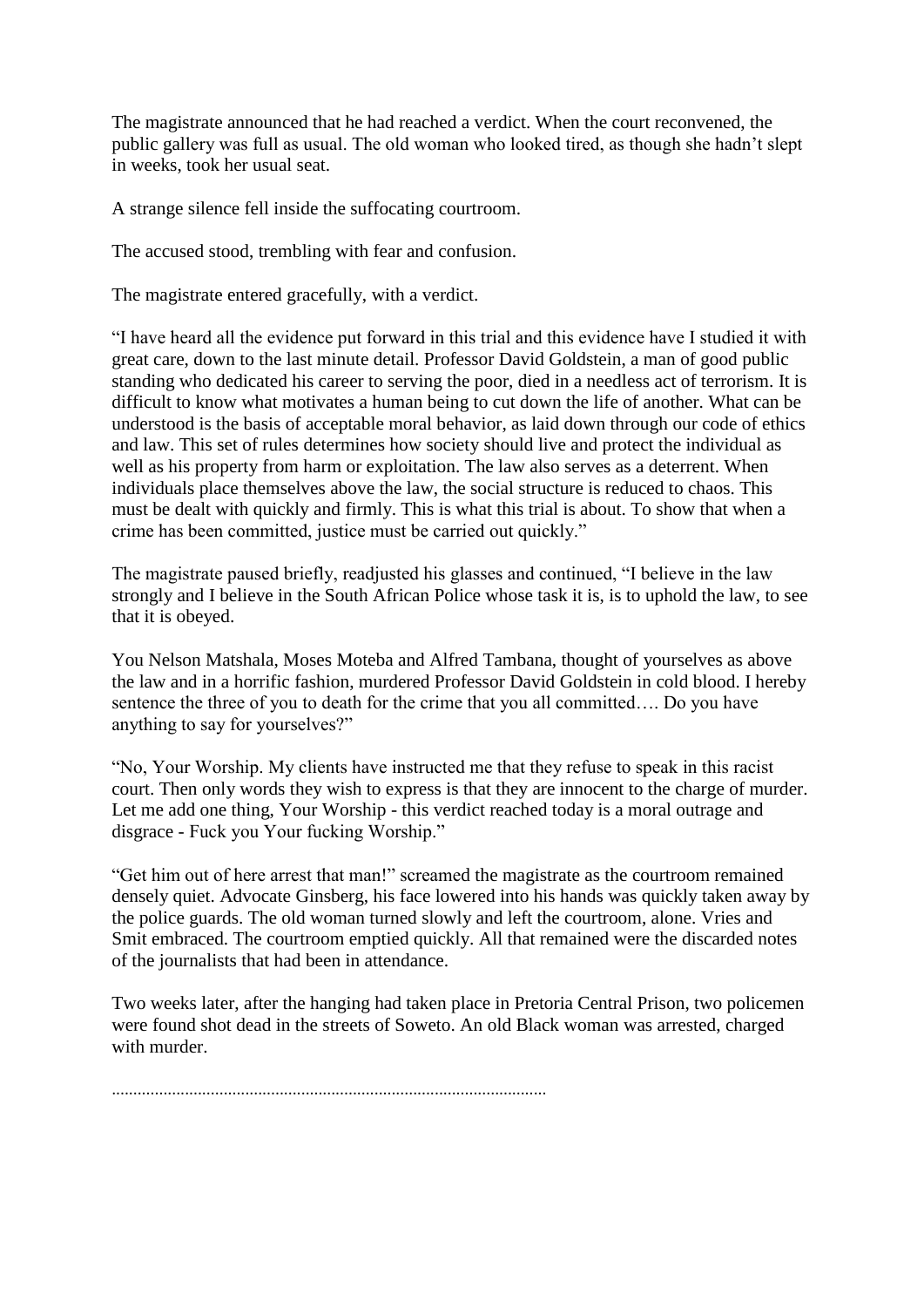# On the Other Side

T**he day** could be described as gray. Too gray. Wintry days take hold of a blueness, as though the ocean, turned upside-down and its cold hue of late afternoon, had begun to drip down on the location - but just that, it couldn"t make it - today, tomorrow. It was winter blue if you had a secure house in the northern suburbs away from that wretched gray. In fact, gray was seldom seen there; the awarded privilege when the sun decided to show face or slowly slip down in a multicolored dusk. Even the sun had been told to stay away from the confines of the location, never to please, make the grass grow, or allow the flowers to blossom. A visit to the land of emptiness.

The location"s coldness wrapped you in, in a strangling vice-tight hold, but at the same time, tried to squeeze you out, not wanting you, warning you to move on. I hated the streets but I had to be there, to report on a nation"s uprising.

The streets are cruel here, just muddy foot-thick strips of slush in the rainy season and suffocating dust in the dry.

The pavements of cracking bricks, formed a wall continuing forever. They separate rows of prison-style houses that kept the residents of the location. There was no time here - I learned unless someone died, when that house became different, an appealing gesture of difference, with the other houses of the accordion-shape formation squashing from both sides, inwards, towards the house that claimed death. It became a show of concern, to break the monotony.

Only then did time perhaps move on, in slow mourning, until death had become a forgotten drama, the accordion of houses slowly taking their previous pattern. Mass produced houses designed in minutes, thousands of on both sides of the strip, separated by another strip and another and another. In each hundreds of thousands of Blacks coming and going, entering and disappearing, in and out of stark white-washed housed of deceptive purity.

A young woman sits knitting. At her feet are bundles of wool, bright red with strands of blue. Her eyes gaze downwards to the silvery knitting needles speeding away unwandering in deep concentration. No one can disturb her hour. Her mind lost in fantasy perhaps, forgetting all, oblivious to the harsh surroundings in which she is confined.

On the same street a baby cries out, stops in a while as her mother leans forward, thrusting her nipple into his mouth. She smiles and begins a lullaby, beautiful but eerie, as though not fit for this place. A precious moment, a face of pride directed to her suckling baby, only. She has for this instant forgotten the future. It doesn't exist, the hateful past, but only the the wonderful seconds of present time, time that is only temporary. The baby falls asleep, satisfied, the lullaby lingers on for a few minutes more, and then silence.

She too fades into a sleep.

Further down another strip, I spot four men huddled together, trying hard to keep the cold air out, their mouths allowing for drifts of cold steam to wander while staring at the cards in their chapped shaky hands. As each speaks, a puff of cold misty hue clouds the air, as a steam locomotive would spit out in gaining power to produce movement. They, too are deeply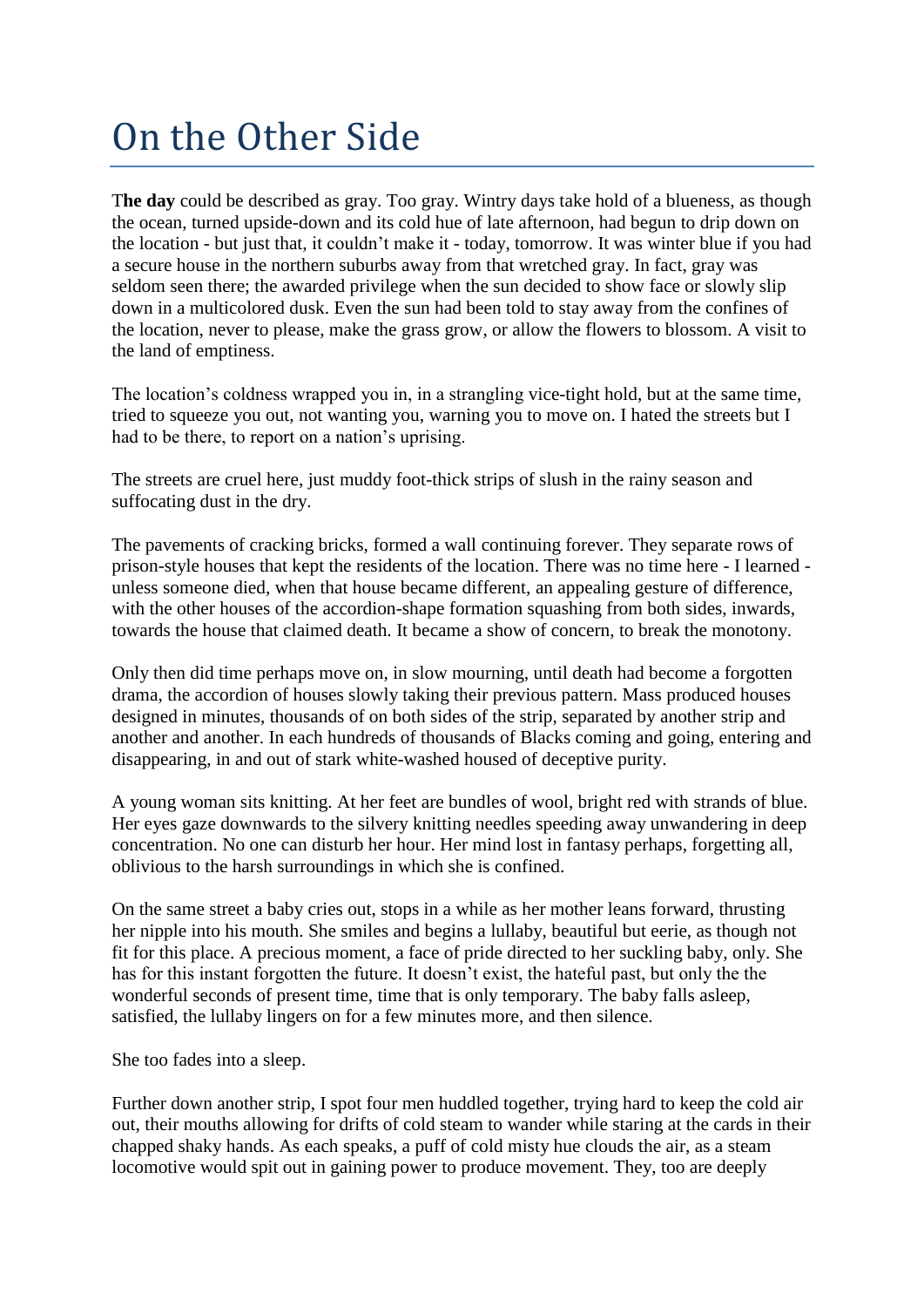engrossed in what they are doing. There is a quick chuckle from the winner, a choir of despondent cries of disbelief from the losers. The next hand is dealt quickly, taken with a swig of the bottle and the lighting of homemade cigarettes. Then all is quiet in deep concentration until the next victory. The stillness, this quietness seems so false, so reassuring that everything here is fine.

I keep moving.

At the junction of the strips, stand two youths, one dressed in jeans, faded and ripped, his Tshirt bearing the initials UDF; the other in garage light brown overalls. Each stands like a newly-elected politician after a successful election campaign But these teenagers are far from the avenues of a regular job, let alone important decision-making. Their existence in a racially classed country has reduced them to attacking the equally destitute who may have money in their purses at the end of the month. Someone who is too old to fight back, who will give in easily without defense. Blood will be drawn today, each day, the faces of those countless young, disappearing into rows of block houses, grinning with location achievement. They look at me with hateful eyes as I pass guardedly, knowing the passions of their minds.

I turn quickly into a new street. One with the attributes of a political catastrophe in the making, by a government ruthlessly bent on suppressing the black masses, shaping them according to its will.

Soul-impassioned rhythmic beats of township jazz/gospel usually loud, blaring from decaying radios wrecked of age, has changed channel to sounds of trepidation. The number one song has been scored by many an oppressive government; deadly bullets slamming into human flesh with a thud of an old bass drum while others off their marks, zip into walls sculpturing violence. The added notes - cries of agony as whips come down, lifting sprays of blood into the air. The song is played over and over until its melody is memorized and sang out in nightmares.

The calmness on the other side of the strip seemed like an illusion, a front to turn back visitors seeking answers to questions. The vans spill out uniformed men in blue and brown, charging with ferocity, unleashing powerful terror on children, men and women who fight back the pain with cries of pain. They run with outstanding courage.

Others stand firm with dignity.

Many fall.

Houses are entered and the struggling dragged out, rammed forcefully into waiting vans struggling men, women and children, the strong, the blind and the crippled dragged from their homes…struggling.

I am witnessing it, my eyes trapdoor shut, now only allowing for the sounds of repression to enter my mind. It is a reminder that I'm not supposed to see it; off limits to Whites. The truth is jailing me. I must hide.

The cops are closing in fast and when they see me, for seeing them, the knife will come down hard - slashing.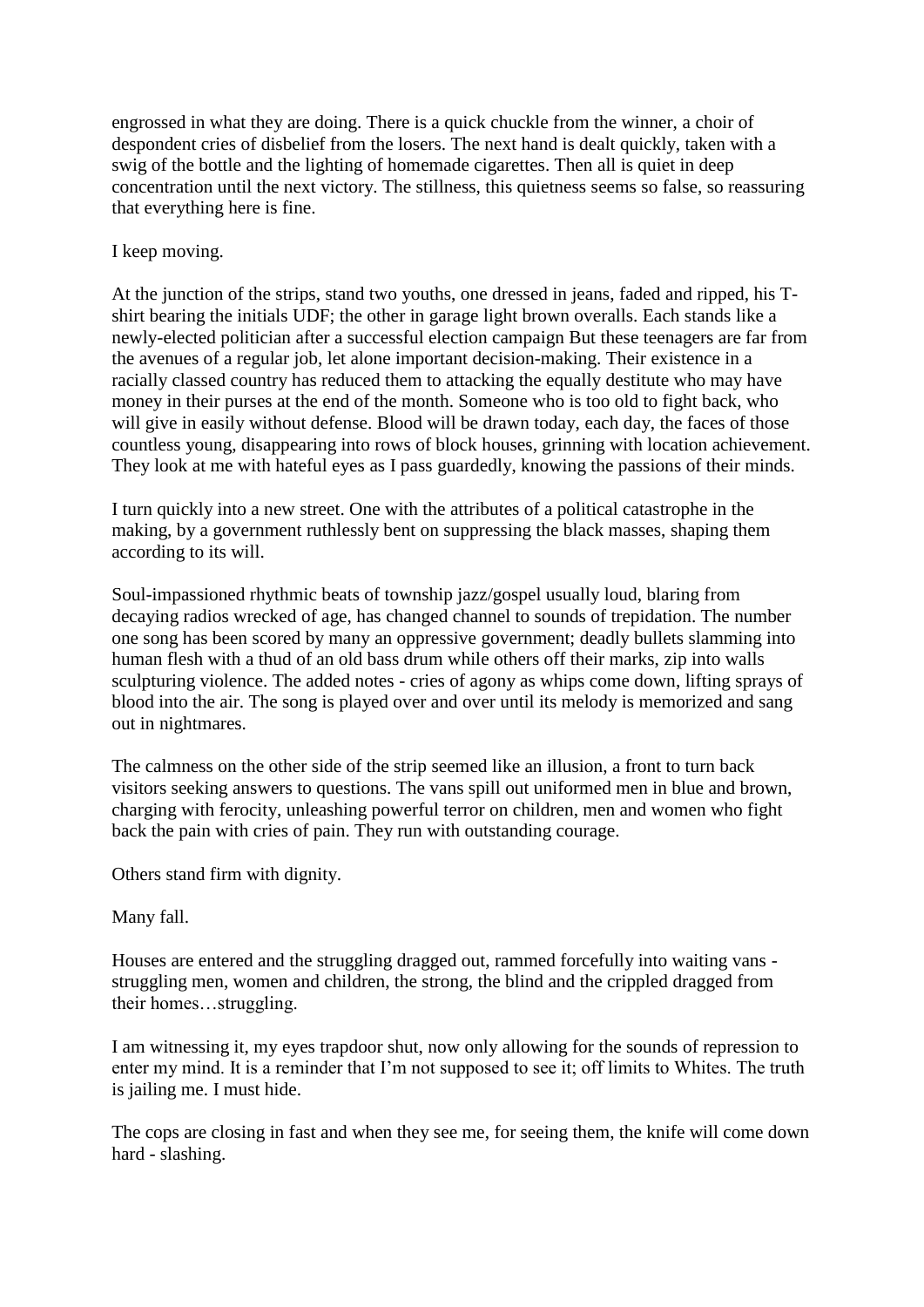"Can you hide me?"

"Sorry, there's no room, you see its a tiny place I have here."

"But they will be here soon!"

"I know, they always come eventually."

"What can I do?"

"There is nothing to do but wait."

"Where can I hide this?"

"You see the room is empty."

The room is foreboding, empty of happiness. Only a few wobbly stools, a table and in a corner, an ancient oven. A bright clean cross hangs on a wall. The oven. I can put my camera bag there.

"Where are they now Mrs. Batshala?"

"Soon they will be here. They are in my neighbor's house."

The wait was short-lived. Four blues crashed inside. Catching sight of me brings them to a sudden halt.

"What are you doing here?"

"Where's your permit allowing you to be in a Black area?" Asked the other cop aggressively, leaving me no time to answer the first question.

"We want an answer now!"

"Please let me explain. My reason for being here is that I came to tell Mrs. Batshala here that her mother died of illness last night and that she must arrange the funeral. That is why I'm here."

"Ja, nee man, that"s okay. We thought you were one of those journalists who writes lies about our country."

"Me? Oh no Sir, I don't even have a pen."

The cops laugh and warn me to leave immediately. The calm resumes.

Nervously I turn to Mrs. Batshala. "That was close."

"Yes it was." Nods Mrs. Batshala.